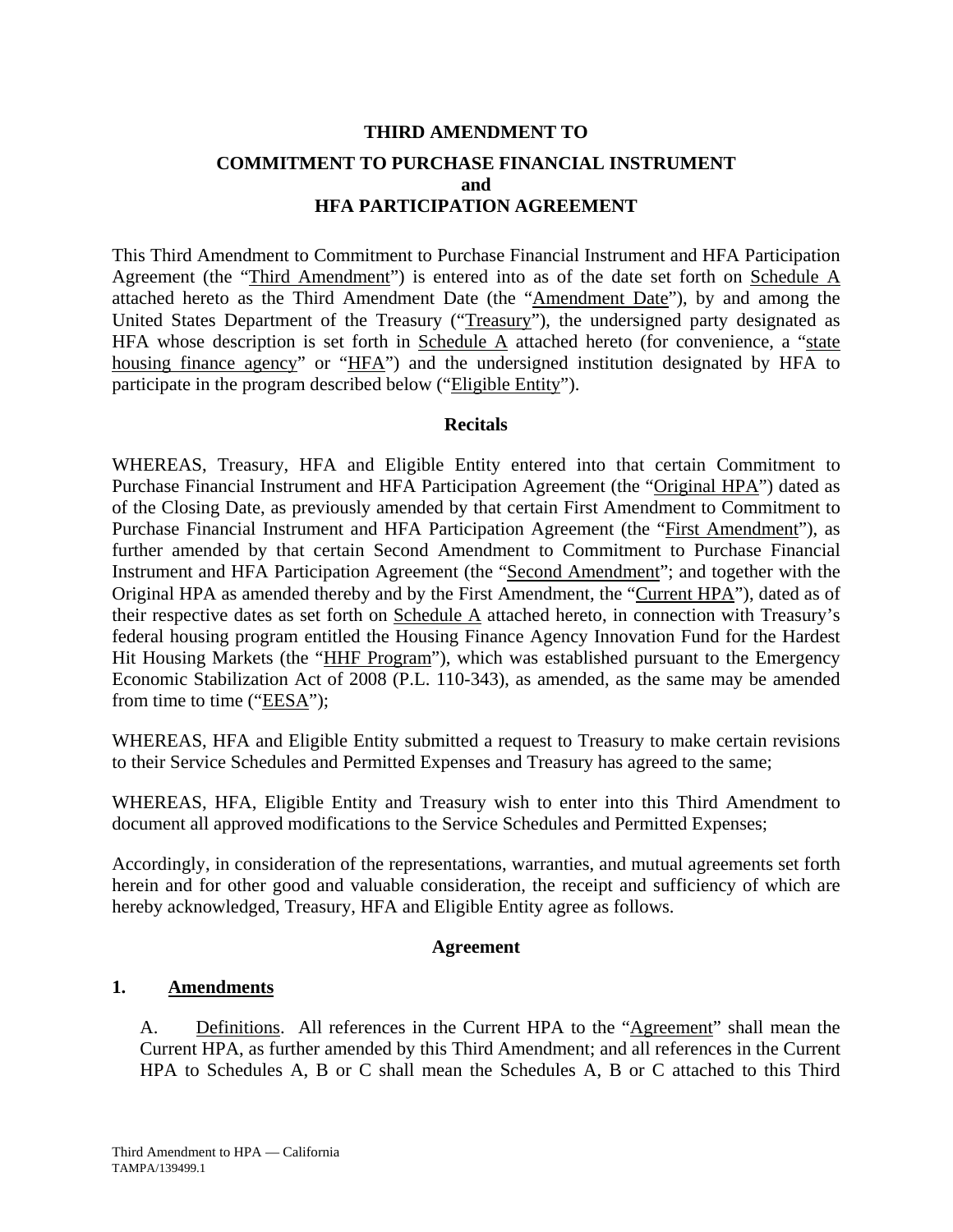Amendment. All references herein to the "HPA" shall mean the Current HPA, as further amended by this Third Amendment.

B. Schedule A. Schedule A attached to the Current HPA is hereby deleted in its entirety and replaced with Schedule A attached to this Third Amendment.

C. Schedule B. Schedule B attached to the Current HPA is hereby deleted in its entirety and replaced with Schedule B attached to this Third Amendment.

D. Schedule C. Schedule C attached to the Current HPA is hereby deleted in its entirety and replaced with Schedule C attached to this Third Amendment.

#### **2. Representations, Warranties and Covenants**

A. HFA and Eligible Entity. HFA and Eligible Entity, each for itself, make the following representations, warranties and covenants to Treasury and the truth and accuracy of such representations and warranties and compliance with and performance of such covenants are continuing obligations of HFA and Eligible Entity, each as to itself. In the event that any of the representations or warranties made herein cease to be true and correct or HFA or Eligible Entity breaches any of its covenants made herein, HFA or Eligible Entity, as the case may be, agrees to notify Treasury immediately and the same shall constitute an Event of Default under the HPA.

(1) HFA and Eligible Entity each hereby certifies, represents and warrants as of the date hereof that each of the representations and warranties of HFA or Eligible Entity, as applicable, contained in the HPA are true, correct, accurate and complete in all material respects as of the date hereof. All covenants of HFA or Eligible Entity, as applicable, contained in the HPA shall remain in full force and effect and neither HFA, nor Eligible Entity is in breach of any such covenant.

(2) Eligible Entity has the full corporate power and authority to enter into, execute, and deliver this Third Amendment and any other closing documentation delivered to Treasury in connection with this Third Amendment, and to perform its obligations hereunder and thereunder.

(3) HFA has the full legal power and authority to enter into, execute, and deliver this Third Amendment and any other closing documentation delivered to Treasury in connection with this Third Amendment, and to perform its obligations hereunder and thereunder.

#### **3. Miscellaneous**

A. The recitals set forth at the beginning of this Third Amendment are true and accurate and are incorporated herein by this reference.

B. Capitalized terms used but not defined herein shall have the meanings ascribed to them in the HPA.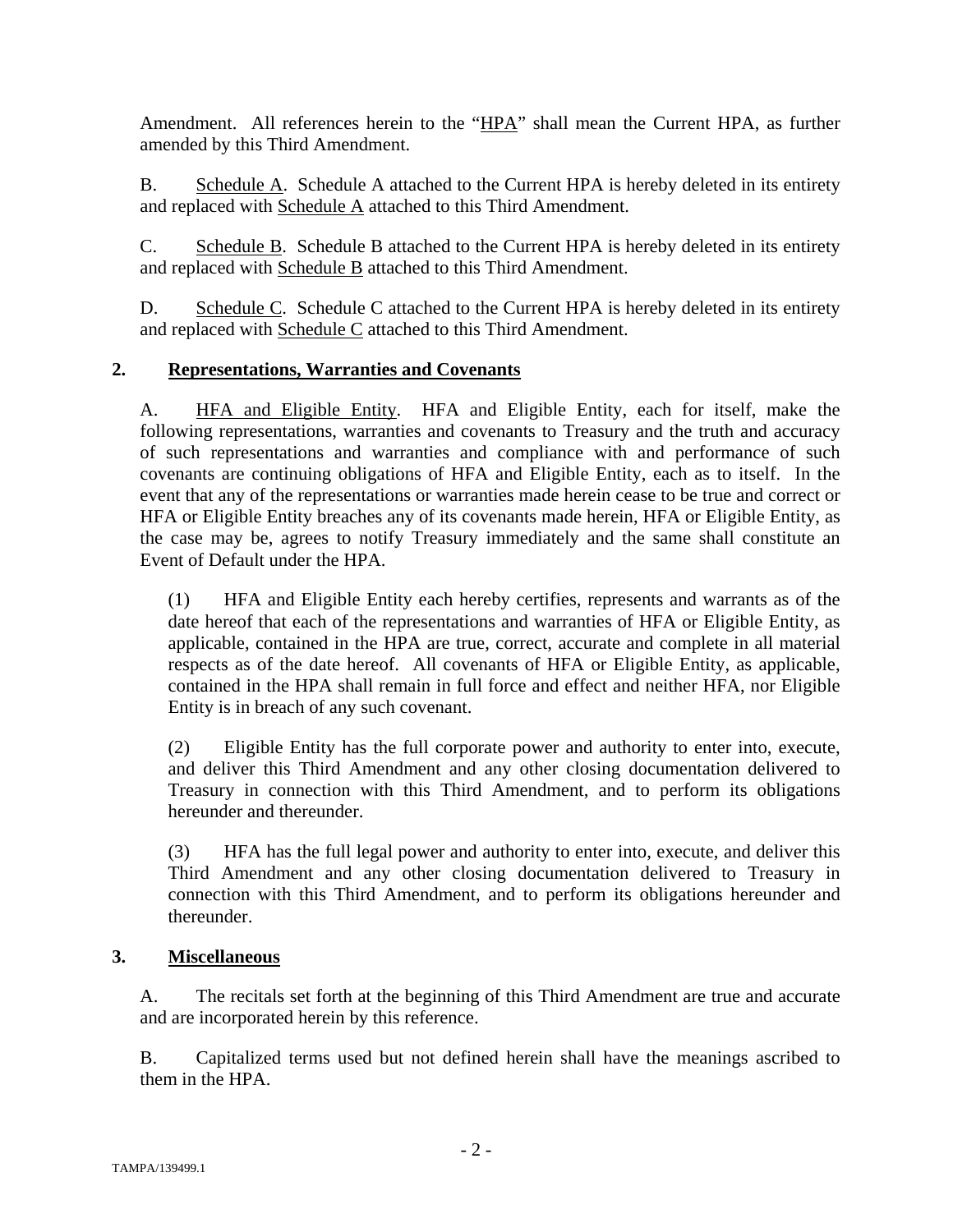C. Any provision of the HPA that is determined to be prohibited or unenforceable in any jurisdiction shall, as to such jurisdiction, be ineffective to the extent of such prohibition or unenforceability without invalidating the remaining provisions of the HPA, and no such prohibition or unenforceability in any jurisdiction shall invalidate such provision in any other jurisdiction.

D. This Third Amendment may be executed in two or more counterparts (and by different parties on separate counterparts), each of which shall be deemed an original, but all of which together shall constitute one and the same instrument. Facsimile or electronic copies of this Third Amendment shall be treated as originals for all purposes.

#### [SIGNATURE PAGE FOLLOWS; REMAINDER OF PAGE INTENTIONALLY LEFT BLANK]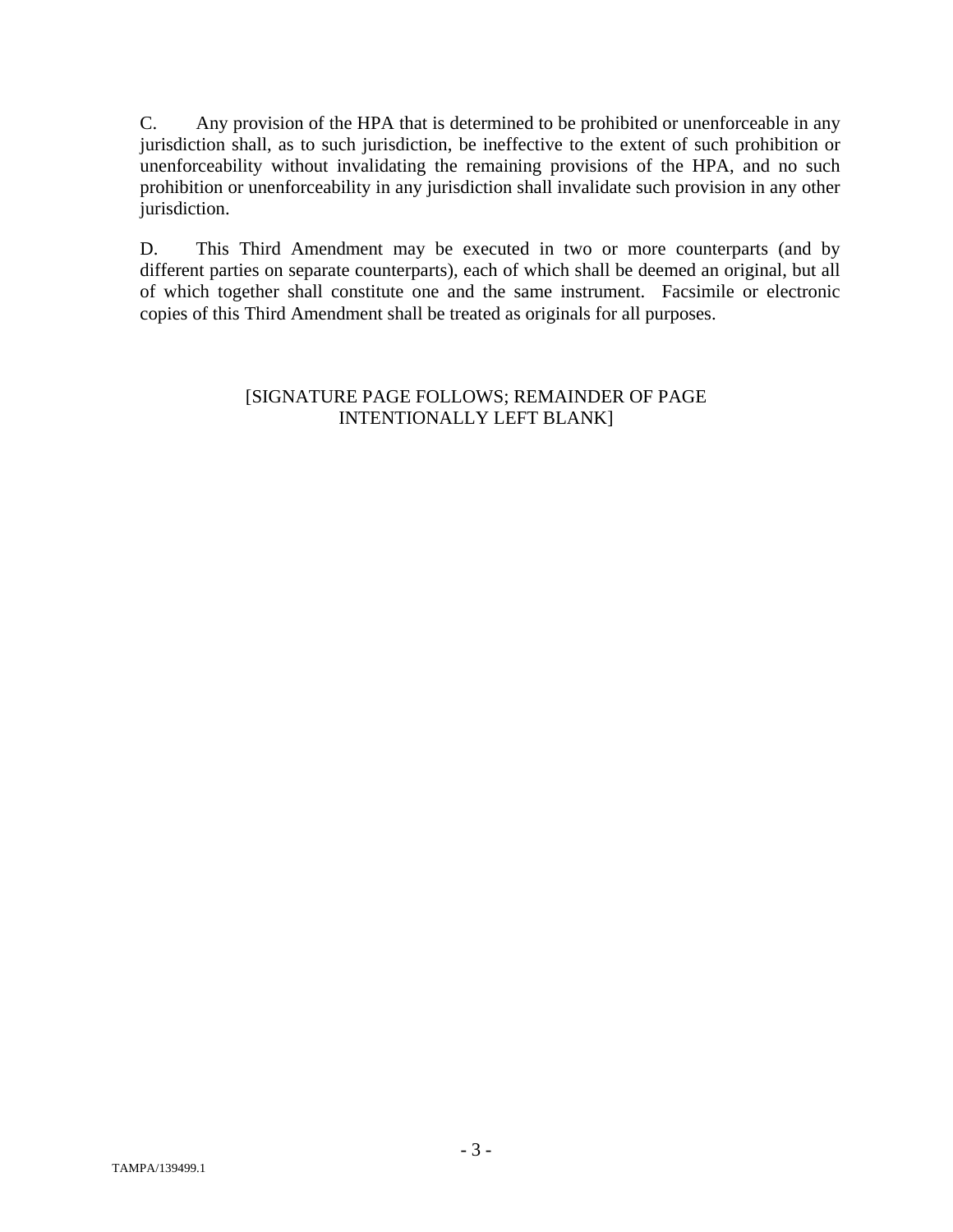**In Witness Whereof**, HFA, Eligible Entity and Treasury by their duly authorized officials hereby execute and deliver this Third Amendment to Commitment to Purchase Financial Instrument and HFA Participation Agreement as of the Amendment Date.

#### **HFA**: **TREASURY**:

CALIFORNIA HOUSING FINANCE **AGENCY** 

UNITED STATES DEPARTMENT OF THE **TREASURY** 

By: <u>/s/ L. Steven Spears</u> By: Name: L. Steven Spears Name: Timothy G. Massad

Title: Executive Director Title: Acting Assistant Secretary for Financial Stability

#### **ELIGIBLE ENTITY**:

CALHFA MORTGAGE ASSISTANCE **CORPORATION** 

By: /s/ L. Steven Spears Name: L. Steven Spears Title: Executive Director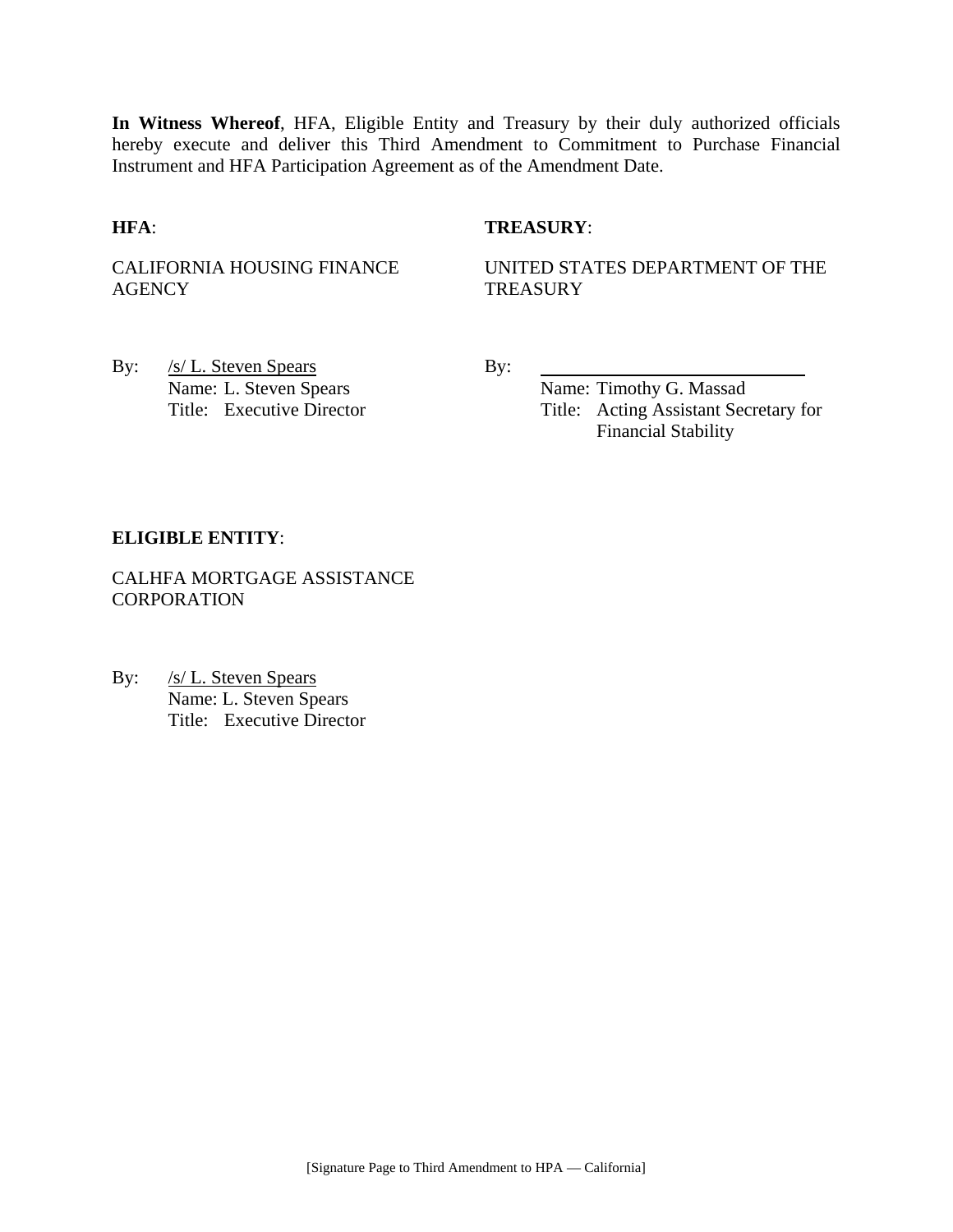In Witness Whereof, HFA, Eligible Entity and Treasury by their duly authorized officials hereby execute and deliver this Third Amendment to Commitment to Purchase Financial Instrument and HFA Participation Agreement as of the Amendment Date.

HFA:

#### **TREASURY:**

CALIFORNIA HOUSING FINANCE **AGENCY** 

UNITED STATES DEPARTMENT OF THE **TREASURY** 

By:

Name: Title:

By:

Name: Timothy G. Massad Title: Acting Assistant Secretary for Financial Stability

#### **ELIGIBLE ENTITY:**

CALHFA MORTGAGE ASSISTANCE **CORPORATION** 

By:

Name: Title: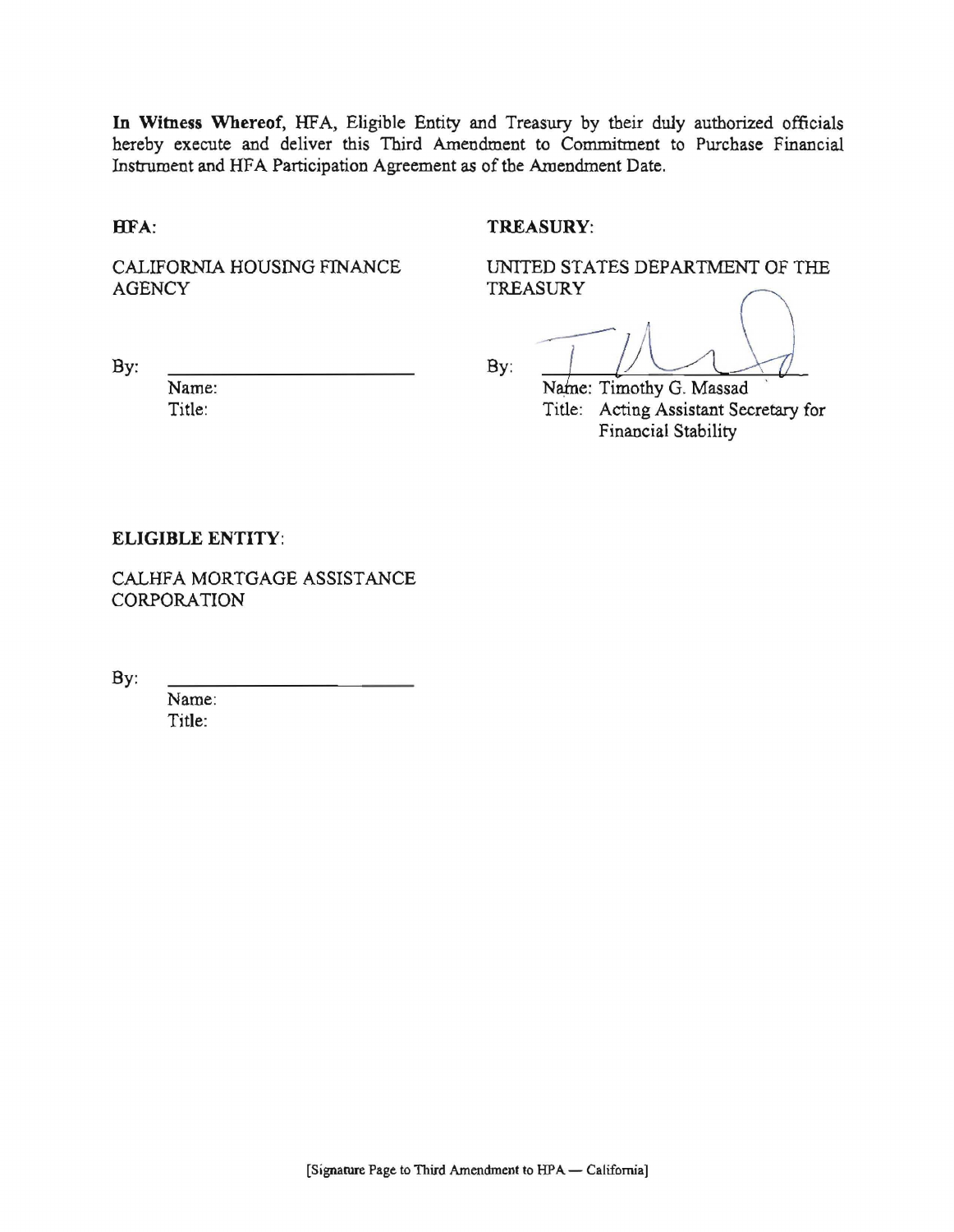# **EXHIBITS AND SCHEDULES**

- Schedule A Basic Information<br>Schedule B Service Schedules
- Schedule B Service Schedules<br>Schedule C Permitted Expenses
- Permitted Expenses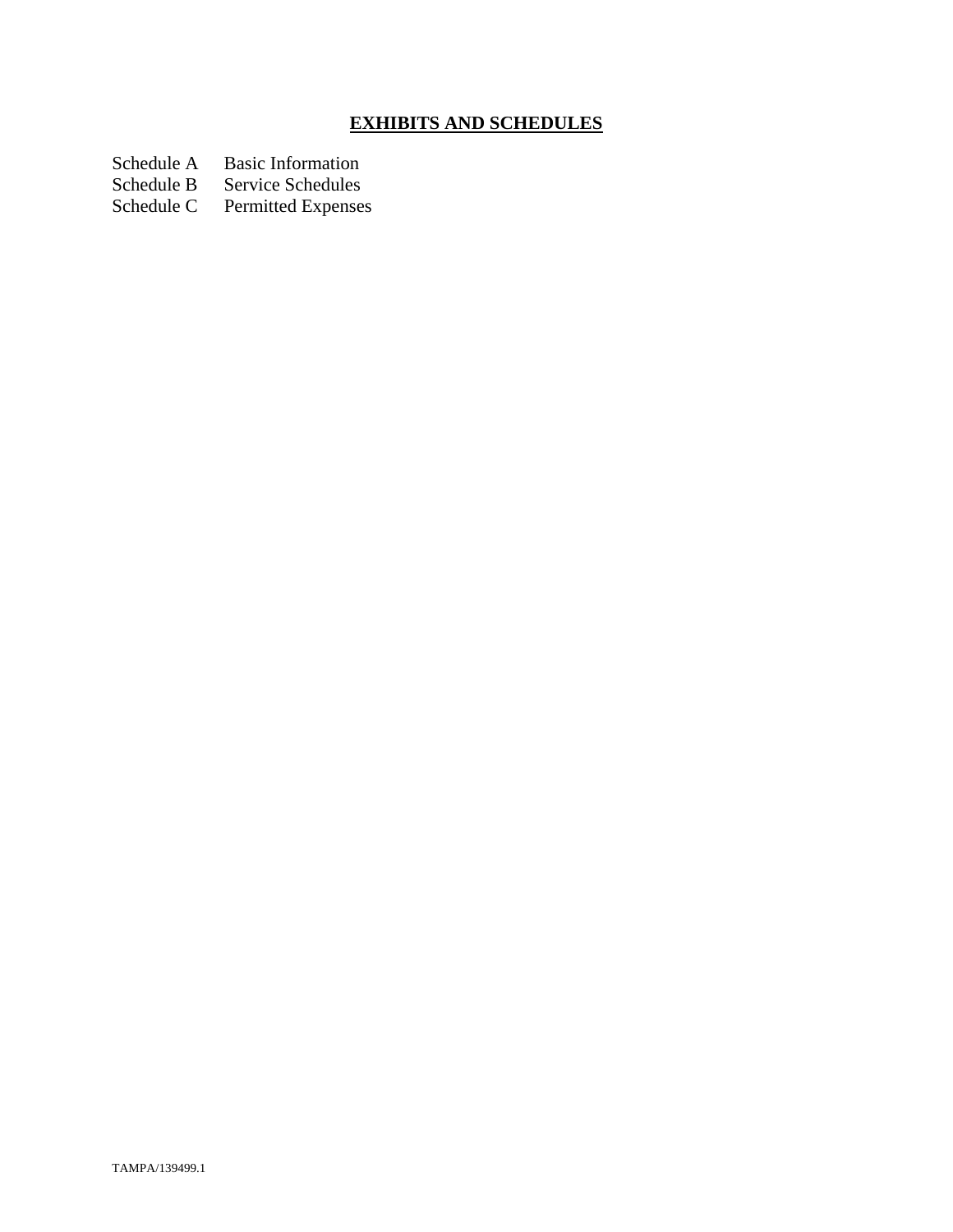# **SCHEDULE A**

# **BASIC INFORMATION**

| Eligible Entity Information:            |                                        |
|-----------------------------------------|----------------------------------------|
| Name of the Eligible Entity:            | CalHFA Mortgage Assistance Corporation |
|                                         |                                        |
| Corporate or other organizational form: | Nonprofit Public Benefit Corporation   |
|                                         |                                        |
| Jurisdiction of organization:           | California                             |
|                                         |                                        |
| Notice Information:                     |                                        |
|                                         |                                        |

| HFA Information:     |                                   |
|----------------------|-----------------------------------|
| Name of HFA:         | California Housing Finance Agency |
| Organizational form: | Agency of the State of California |
| Date of Application: | April 16, 2010                    |
| Date of Action Plan: | September 1, 2010                 |
| Notice Information:  |                                   |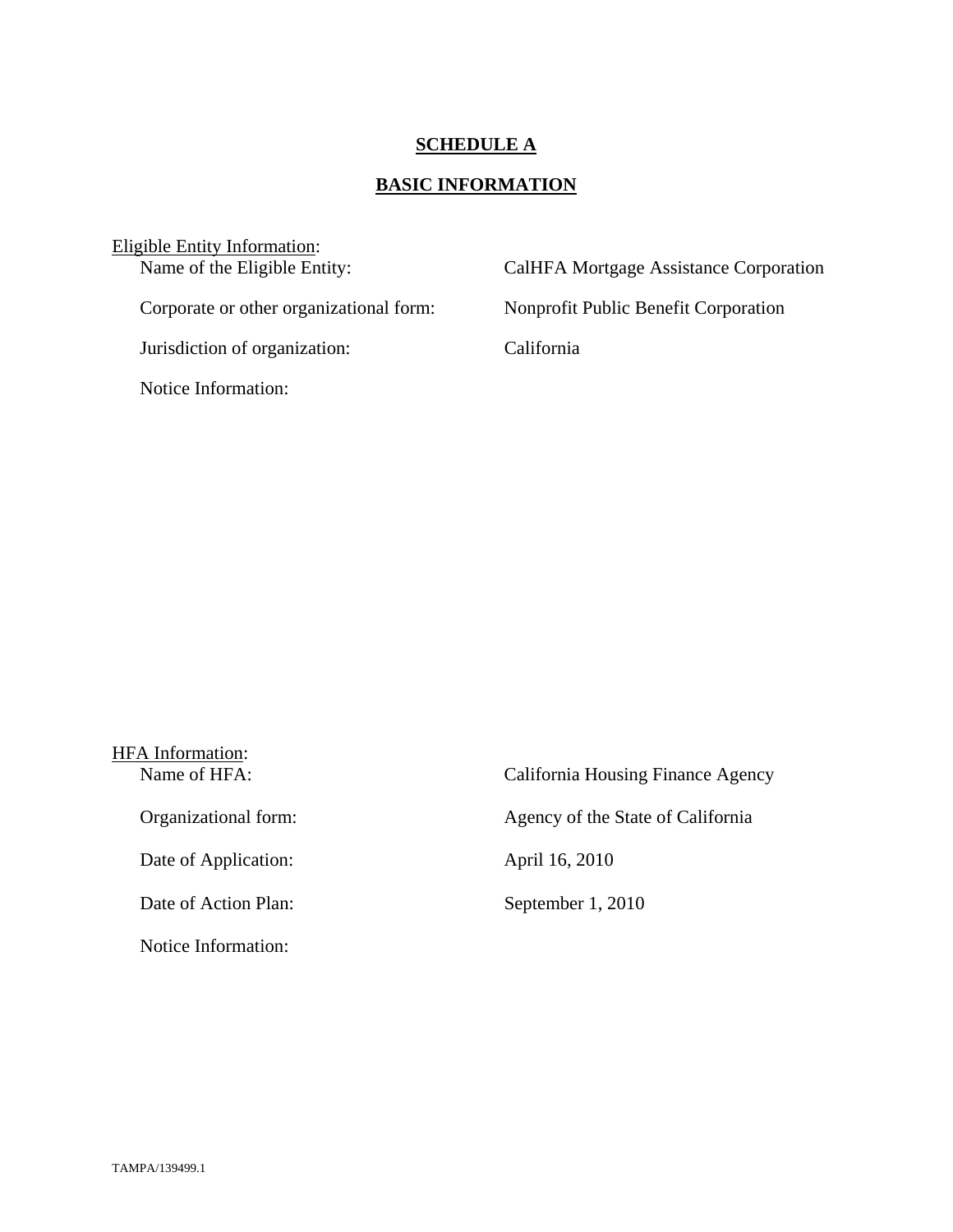# With a copy to:

| Program Participation Cap:                                                   | \$1,975,334,096.00                                                                                                                                        |
|------------------------------------------------------------------------------|-----------------------------------------------------------------------------------------------------------------------------------------------------------|
| Portion of Program Participation Cap<br>Representing Original HHF Funds:     | 699,600,000.00<br><sup>\$</sup>                                                                                                                           |
| Portion of Program Participation Cap<br>Representing Unemployment HHF Funds: | \$476,257,070.00                                                                                                                                          |
| Permitted Expenses:                                                          | 148,150,057.20<br>\$                                                                                                                                      |
| <b>Closing Date:</b>                                                         | June 23, 2010                                                                                                                                             |
| <b>First Amendment Date:</b>                                                 | September 23, 2010                                                                                                                                        |
| <b>Second Amendment Date:</b>                                                | September 29, 2010                                                                                                                                        |
| Third Amendment Date:                                                        | December 16, 2010                                                                                                                                         |
| <b>Eligible Entity Depository Account Information:</b>                       | See account information set forth in the<br>Depository Account Control Agreement<br>between Treasury and Eligible<br>Entity<br>regarding the HHF Program. |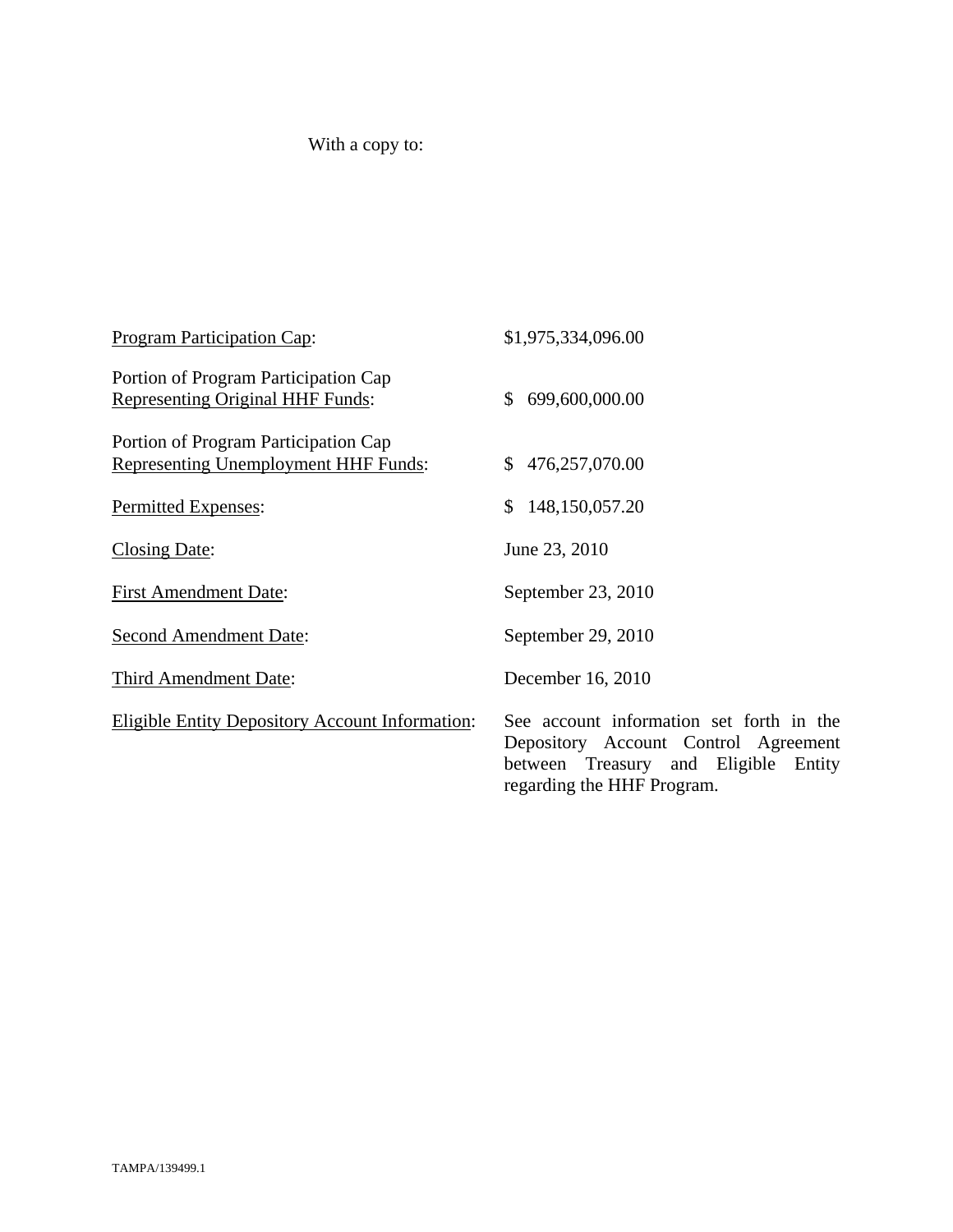#### **SERVICE SCHEDULES**

The Service Schedules attached as Schedule B to the Current HPA are hereby deleted in their entirety and replaced with the attached Service Schedules (numbered sequentially as Service Schedule B-1, Service Schedule B-2, et. seq.), which collectively comprise Schedule B to the HPA.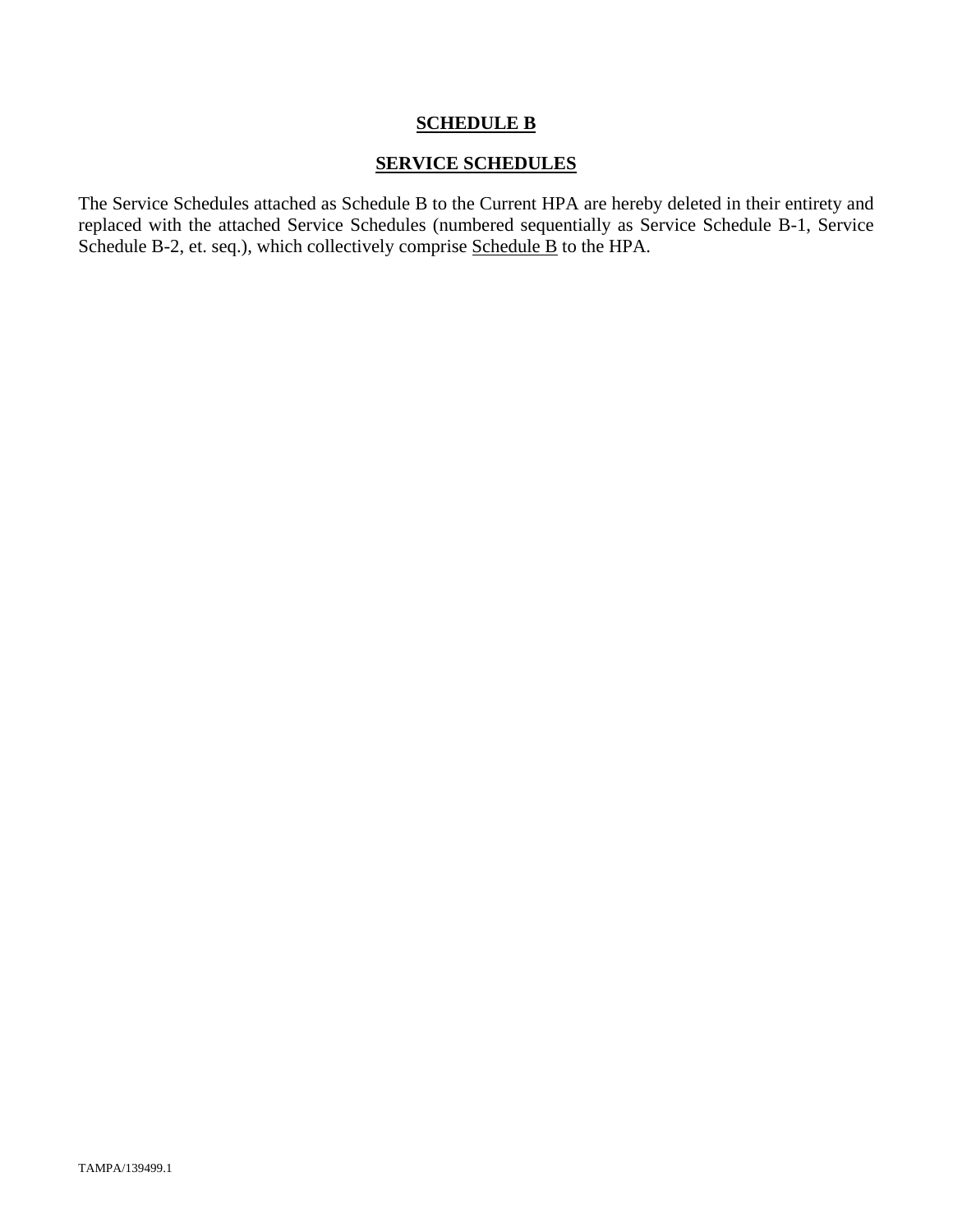#### **California Housing Finance Agency Mortgage Assistance Corporation ("CalHFA MAC")**

# **UNEMPLOYMENT MORTGAGE ASSISTANCE PROGRAM**

| 1. Program<br><b>Overview</b>    | The Unemployment Mortgage Assistance Program (UMA) is one of<br>CalHFA MAC's federally-funded programs developed to provide<br>temporary financial assistance to eligible California homeowners<br>who wish to remain in their homes but have suffered a loss of income<br>due to unemployment.<br>CalHFA MAC is partnering with financial institutions to directly<br>provide program funds to subsidize an eligible borrower's mortgage<br>payments.<br>UMA provides mortgage payment assistance equal to the lesser of<br>\$3,000 per month or 100% of the PITI+escrowed A (principal,<br>interest, tax, insurance and escrowed homeowner's association dues)<br>for up to six (6) months, with the purpose of preventing avoidable<br>foreclosures until such time that the borrower retains employment<br>sufficient to meet the demands of satisfying their regular mortgage<br>payment. |
|----------------------------------|------------------------------------------------------------------------------------------------------------------------------------------------------------------------------------------------------------------------------------------------------------------------------------------------------------------------------------------------------------------------------------------------------------------------------------------------------------------------------------------------------------------------------------------------------------------------------------------------------------------------------------------------------------------------------------------------------------------------------------------------------------------------------------------------------------------------------------------------------------------------------------------------|
| 2. Program Goals                 | UMA's goal is to help homeowners remain in their homes and<br>prevent avoidable foreclosures despite loss of income due to<br>unemployment.<br>The UMA program will minimize past due payments, and provide a<br>borrower with additional time to find alternate employment and<br>replace income needed to make their mortgage payment.<br>UMA was designed to assist borrowers who are currently eligible to<br>receive unemployment benefits.<br>UMA was designed to complement other loss mitigation programs,<br>including increasing a borrower's eligibility for an extended written<br>forbearance plan and/or loan modification.                                                                                                                                                                                                                                                      |
| 3. Target<br><b>Population /</b> | UMA is designed to target low-to-moderate income homeowners and<br>address the needs of a borrower's specific situation in lieu of<br>targeting certain regions or counties.                                                                                                                                                                                                                                                                                                                                                                                                                                                                                                                                                                                                                                                                                                                   |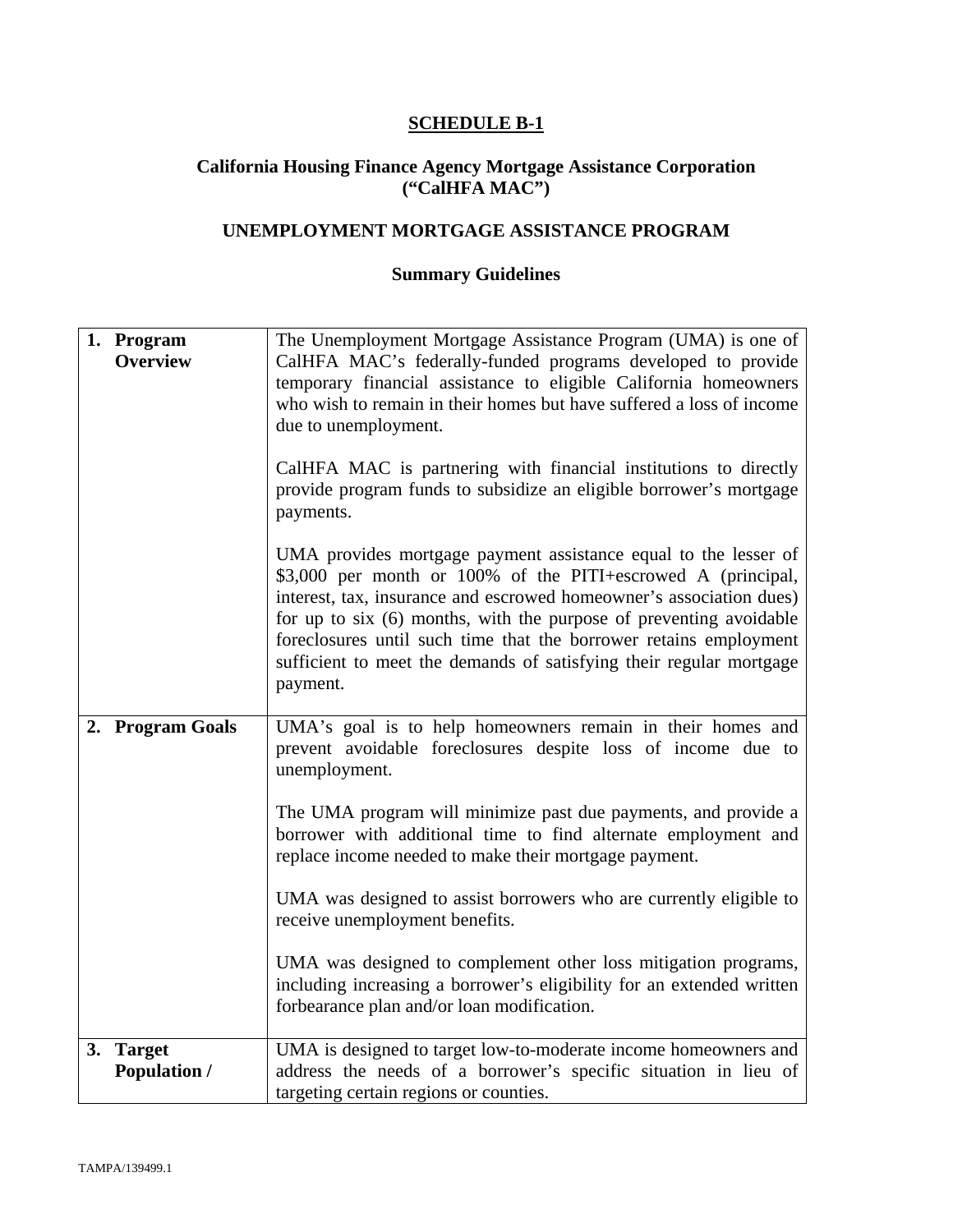|    | <b>Areas</b>                                                                                |                                                                                                                                                                                                                                                                                                                                                                                                                                                                                                                                                                                                                                                                                                                                                                                                                                                                                                                                                                                                                                                                                                                                                                                                                                                                                                                                                                                                                                                                                                                                                                                                                                                                                                                                                                                                    |
|----|---------------------------------------------------------------------------------------------|----------------------------------------------------------------------------------------------------------------------------------------------------------------------------------------------------------------------------------------------------------------------------------------------------------------------------------------------------------------------------------------------------------------------------------------------------------------------------------------------------------------------------------------------------------------------------------------------------------------------------------------------------------------------------------------------------------------------------------------------------------------------------------------------------------------------------------------------------------------------------------------------------------------------------------------------------------------------------------------------------------------------------------------------------------------------------------------------------------------------------------------------------------------------------------------------------------------------------------------------------------------------------------------------------------------------------------------------------------------------------------------------------------------------------------------------------------------------------------------------------------------------------------------------------------------------------------------------------------------------------------------------------------------------------------------------------------------------------------------------------------------------------------------------------|
|    | 4. Program<br><b>Allocation</b><br>(Excluding<br><b>Administrative</b><br><b>Expenses</b> ) | \$874,995,915.28                                                                                                                                                                                                                                                                                                                                                                                                                                                                                                                                                                                                                                                                                                                                                                                                                                                                                                                                                                                                                                                                                                                                                                                                                                                                                                                                                                                                                                                                                                                                                                                                                                                                                                                                                                                   |
| 5. | <b>Borrower</b><br><b>Eligibility</b><br><b>Criteria</b>                                    | Borrower must qualify<br>low-to-moderate<br>income<br>as<br>a<br>$\bullet$<br>household, as follows:<br>Low-to-moderate income of 120% or less of the HCD<br>$\circ$<br>(as defined by the California State Department of<br>Housing and Community Development) Area Median<br>Income, for a family of four, in the county where<br>borrower resides.<br>A loan financed in whole or in part by bonds that are<br>$\circ$<br>tax-exempt under IRC section 143, the borrower is<br>presumed to satisfy income limits.<br>Borrower must complete and sign a Hardship Affidavit / 3rd<br>Party Authorization documenting the reason for the hardship.<br>Borrowers who have recently encountered a financial<br>due to underemployment or unemployment,<br>hardship<br>including those whose financial hardship is related to their<br>military service.<br>Borrower must agree to provide all necessary documentation<br>to satisfy program guidelines established by CalHFA MAC.<br>Borrower must be currently eligible to receive unemployment<br>$\bullet$<br>benefits.<br>Mortgage loan is delinquent or at risk of imminent default as<br>substantiated by borrower's hardship documentation. Loans<br>in foreclosure are not eligible.<br>General program eligibility is determined by CalHFA MAC,<br>the housing counselor or servicer based on information<br>received from the borrower. Program-specific eligibility is<br>determined by CalHFA MAC on a first-come/first-approved<br>basis until program funds and funding reserves have been<br>exhausted. Loan servicer will implement the HHF program<br>based on participation agreement terms and conditions.<br>Funding allocation will be tracked, monitored and performed<br>by CalHFA MAC in a centralized processing operation. |
|    | 6. Property / Loan<br>Eligibility<br>Criteria                                               | Property is encumbered by a first lien mortgage loan that was<br>originated on or before January 1, 2009.<br>Current unpaid principal balance (UPB) of the first lien<br>mortgage loan is not greater than \$729,750 (GSE conforming                                                                                                                                                                                                                                                                                                                                                                                                                                                                                                                                                                                                                                                                                                                                                                                                                                                                                                                                                                                                                                                                                                                                                                                                                                                                                                                                                                                                                                                                                                                                                               |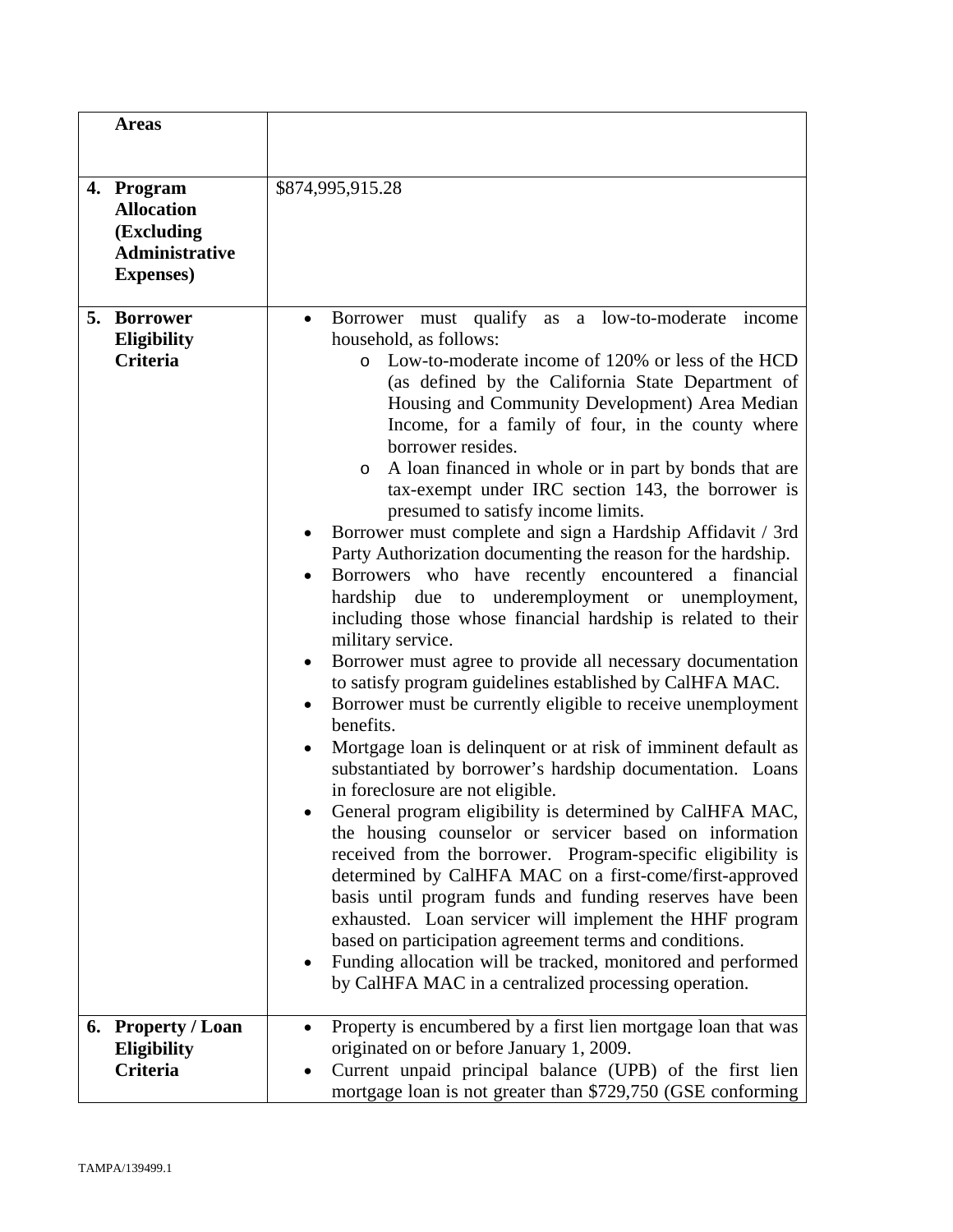|                                      | limit for a one-unit property).<br>The property securing the mortgage loan must not be<br>abandoned, vacant or condemned.<br>The applicant must own and occupy the single family, 1-4<br>unit home (an attached or detached house or a condominium<br>unit) located in California and it must be their primary<br>residence.                                                                                                                                                                                                                                                                                                                                                                                                                                                                                                                                                                                                                                                                                                                                                                                                                                                                                                                                                                                                                                                                                                                   |
|--------------------------------------|------------------------------------------------------------------------------------------------------------------------------------------------------------------------------------------------------------------------------------------------------------------------------------------------------------------------------------------------------------------------------------------------------------------------------------------------------------------------------------------------------------------------------------------------------------------------------------------------------------------------------------------------------------------------------------------------------------------------------------------------------------------------------------------------------------------------------------------------------------------------------------------------------------------------------------------------------------------------------------------------------------------------------------------------------------------------------------------------------------------------------------------------------------------------------------------------------------------------------------------------------------------------------------------------------------------------------------------------------------------------------------------------------------------------------------------------|
| 7. Program<br><b>Exclusions</b>      | Loan is more than three $(3)$ payments delinquent as of the<br>date of request for assistance or at the time homeowner<br>requested HAMP UP forbearance from their servicer.<br>Loan is in foreclosure.<br>٠<br>Borrower owns other real property.<br>$\bullet$<br>Borrower's "hardship" is a result of voluntary resignation of<br>employment.<br>The borrower is no longer eligible for unemployment benefits<br>from the California Employment Development Department<br>(EDD) benefit or such benefits will expire within 90 days.<br>Borrower consummated a "cash-out" refinance of the subject<br>first lien mortgage property.<br>Refinancing for the sole purpose of obtaining a new<br>$\circ$<br>interest rate and loan term is permissible.<br>Costs associated with the first mortgage refinance may<br>$\circ$<br>be financed in the new loan.<br>Junior liens used to purchase the subject property first<br>O<br>mortgage property are not excluded from eligibility.<br>Stand-alone second liens including home equity lines of credit<br>are considered "cash-out." Borrowers with junior liens that<br>meet this description are not eligible for program assistance.<br>Borrower in an "active" bankruptcy is ineligible for program<br>$\bullet$<br>assistance consideration. Borrowers who have previously<br>filed bankruptcy are eligible for consideration with proof of<br>court order of "Dismissal" or "Discharge." |
| 8. Structure of<br><b>Assistance</b> | CalHFA MAC will structure the assistance as a non-recourse, non-<br>interest bearing subordinate loan in favor of the Eligible Entity<br>(CalHFA MAC) secured by a junior lien recorded against the<br>property in the amount of the total reduced PITI+escrowed A and<br>equal to the total amount of HHF unemployment assistance. At the<br>conclusion of (3) three years, the subordinate loan will be forgiven<br>and released. Loan funds will only be repaid to Eligible Entity<br>(CalHFA MAC) in the event of a sale or refinance with sufficient net<br>equity proceeds prior to forgiveness. Recovered funds will be<br>recycled in order to provide additional program assistance until<br>December 31, 2017, at which time any recovered funds will be<br>returned to Treasury.                                                                                                                                                                                                                                                                                                                                                                                                                                                                                                                                                                                                                                                    |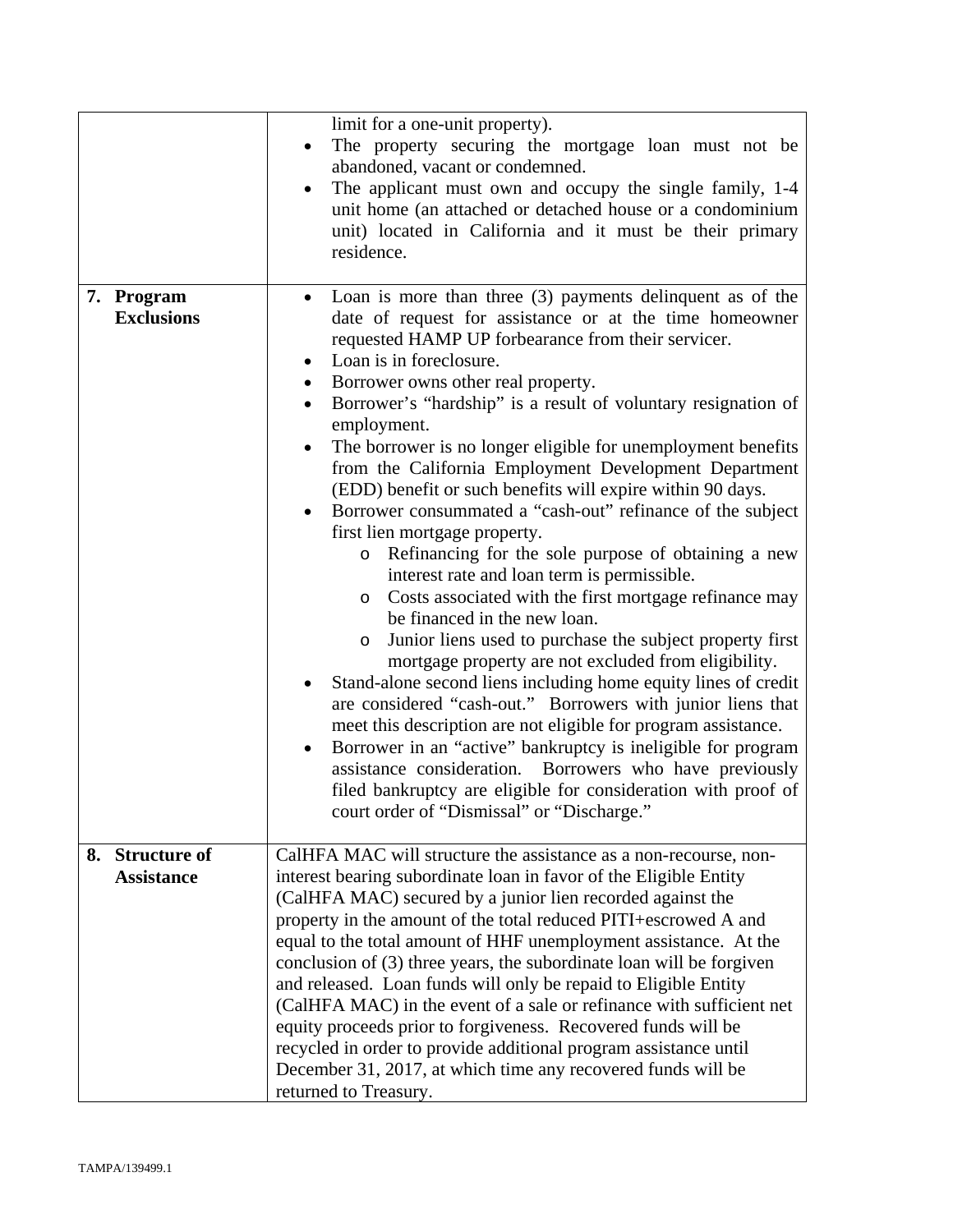|                                                                                | The lender/servicer shall be required to provide the borrower with a<br>written approved forbearance plan for a period no less than three (3)<br>months PITI+escrowed A. The lender/servicer forbearance plan may<br>precede or follow the HHF program assistance.<br>After December 31, 2017, any remaining or returned funds will be<br>returned to Treasury. |
|--------------------------------------------------------------------------------|-----------------------------------------------------------------------------------------------------------------------------------------------------------------------------------------------------------------------------------------------------------------------------------------------------------------------------------------------------------------|
| 9. Per Household<br><b>Assistance</b>                                          | Up to $$18,000$ per household total (average funding of $$14,455.43$ ),<br>equaling the lesser of \$3,000 per month or 100% of PITI+escrowed<br>A (and in all cases, subject to the HHF Program maximum benefit<br>cap of \$50,000 with respect to monies previously received under<br>other HHF Programs, if any).                                             |
| 10. Duration of<br><b>Assistance</b>                                           | Borrower participation in UMA is limited to six (6) months<br>maximum.                                                                                                                                                                                                                                                                                          |
| 11. Estimated<br><b>Number of</b><br>Participating<br><b>Households</b>        | Approximately 60,531. This figure is based on loans with unpaid<br>principal balances ranging from \$200,000 to \$400,000 with an<br>average funding of \$14,455.43.                                                                                                                                                                                            |
| 12. Program<br>Inception /<br><b>Duration</b>                                  | A pilot of UMA will commence on or shortly after November 1,<br>Statewide launch of UMA is targeted to begin following<br>2010.<br>January 1, 2011 and will last up to three (3) years or until funding is<br>fully reserved.                                                                                                                                   |
| 13. Program<br><b>Interactions</b> with<br><b>Other HFA</b><br><b>Programs</b> | UMA will serve as a gateway to borrower programs aimed at<br>reinstatement and principal reduction.                                                                                                                                                                                                                                                             |
| 14. Program<br><b>Interactions with</b><br><b>HAMP</b>                         | This benefit may precede or extend HAMP, including HAMP UP for<br>temporary unemployment assistance which when combined may<br>provide assistance for up to one year. HAMP UP currently offers a<br>minimum of three months and up to six months for some borrowers.                                                                                            |
| 15. Program<br>Leverage with<br><b>Other Financial</b><br><b>Resources</b>     | The applicable servicer/lender is required to complement UMA<br>assistance with a written approved forbearance plan for a period no<br>less than three (3) months PITI+escrowed A.                                                                                                                                                                              |
|                                                                                | CalHFA MAC will request that the loan servicer waive fees (e.g.,<br>NSF and late charges).                                                                                                                                                                                                                                                                      |
| 16. Qualify as an                                                              | $\boxtimes$ Yes<br>$\Box$ No                                                                                                                                                                                                                                                                                                                                    |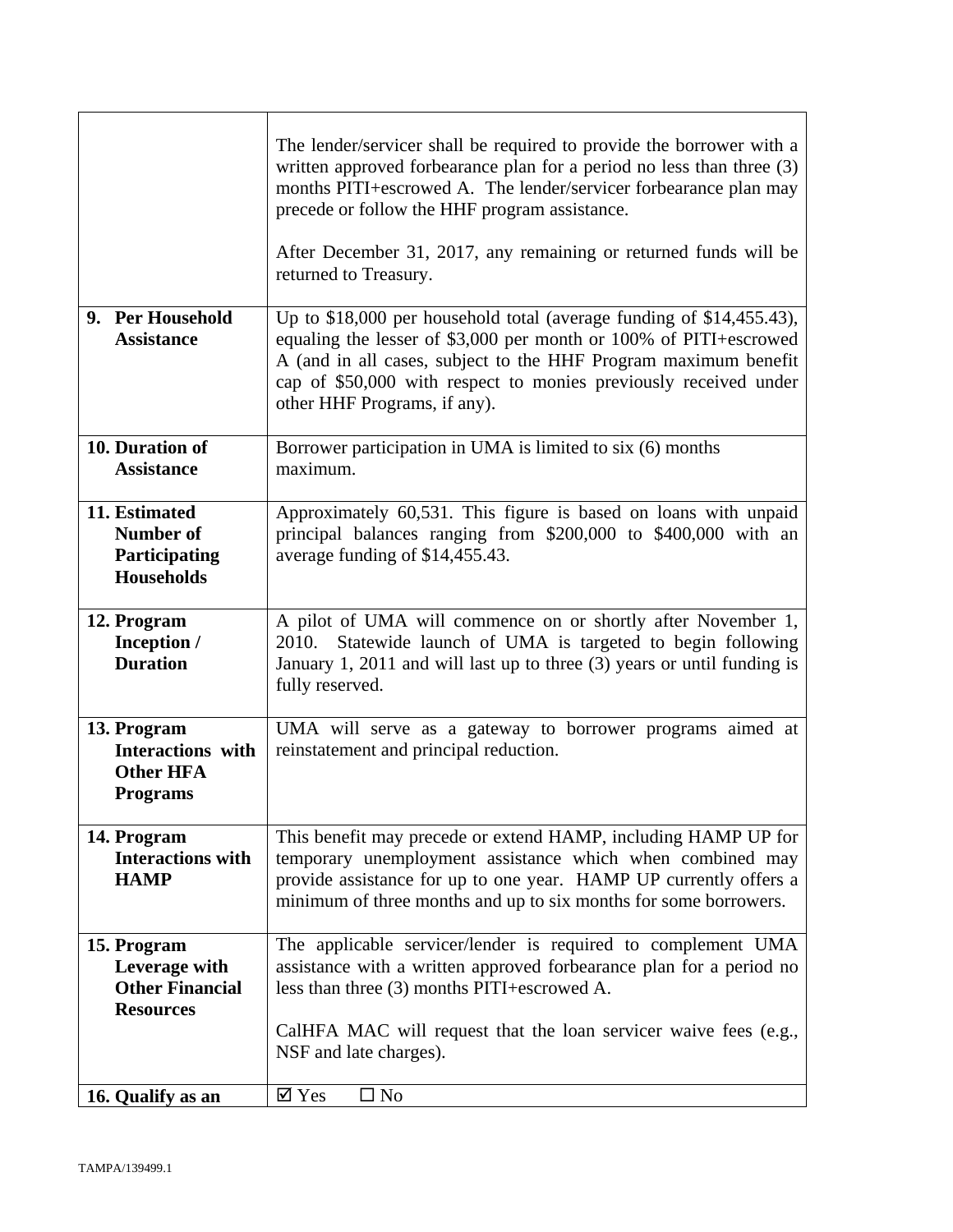| Unemployment |  |
|--------------|--|
| Program      |  |
|              |  |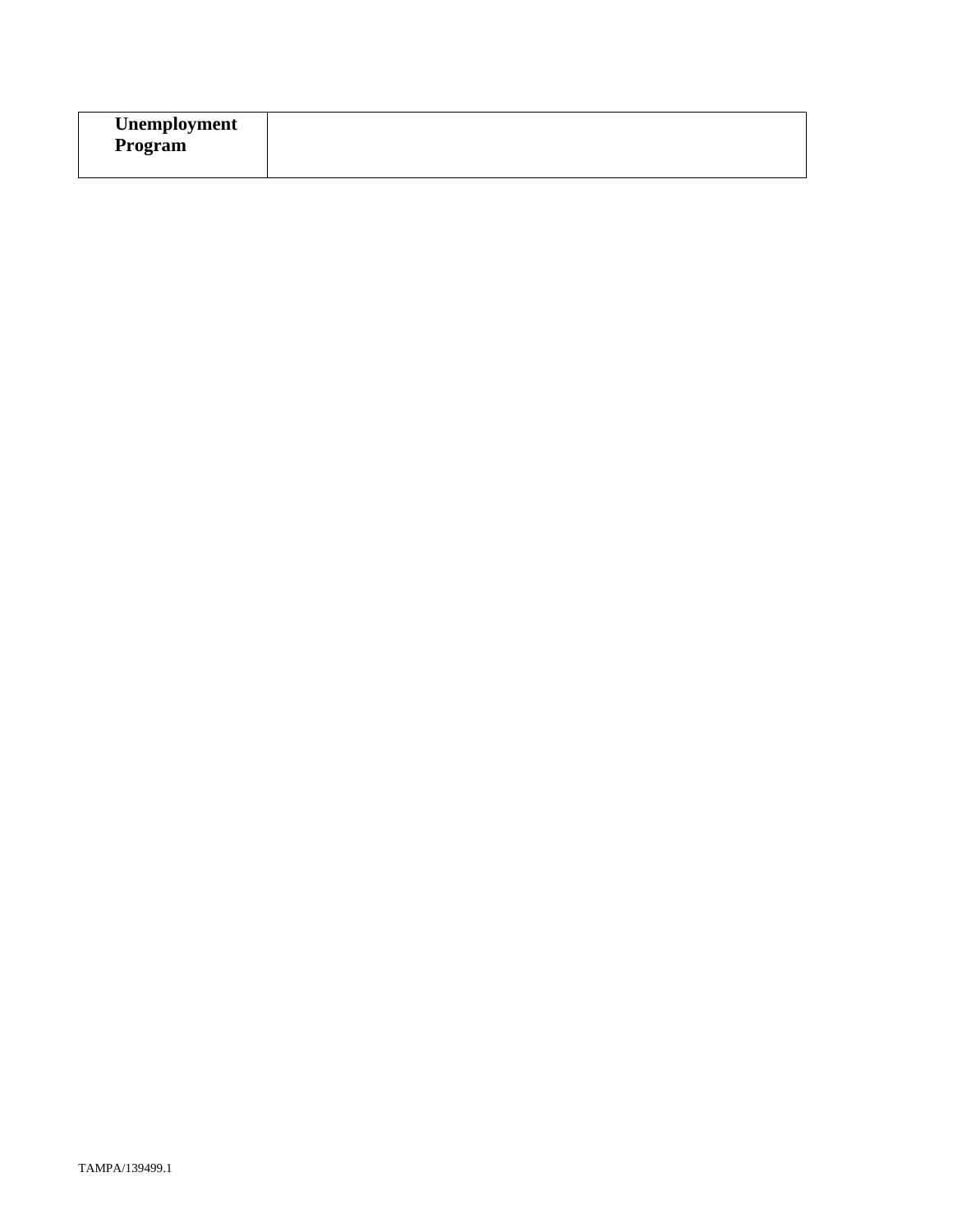#### **California Housing Finance Agency Mortgage Assistance Corporation ("CalHFA MAC")**

# **MORTGAGE REINSTATEMENT ASSISTANCE PROGRAM**

|    | 1. Program<br><b>Overview</b>                                                               | The Mortgage Reinstatement Assistance Program (MRAP) is one of<br>CalHFA MAC's federally-funded programs developed to provide<br>temporary financial assistance to eligible homeowners who wish to<br>remain in their homes but are in imminent danger of losing their<br>home to foreclosure.<br>MRAP provides funds to assist income-qualified borrowers to help<br>them cure their delinquent first mortgage loan arrearages, which |  |
|----|---------------------------------------------------------------------------------------------|----------------------------------------------------------------------------------------------------------------------------------------------------------------------------------------------------------------------------------------------------------------------------------------------------------------------------------------------------------------------------------------------------------------------------------------|--|
|    |                                                                                             | may also include payments needed to reinstate their loans from<br>foreclosure.                                                                                                                                                                                                                                                                                                                                                         |  |
| 2. | <b>Program Goals</b>                                                                        | The MRAP program will prevent avoidable foreclosures by helping<br>borrowers reinstate their past due first mortgage loans.                                                                                                                                                                                                                                                                                                            |  |
|    |                                                                                             | MRAP will also mitigate the need for large reinstatement dollars to<br>be capitalized with remaining loan balance, and thus, broaden the<br>population of borrowers who otherwise may not qualify for<br>modification.                                                                                                                                                                                                                 |  |
|    | 3. Target Population<br>/ Areas                                                             | MRAP is designed to target low-to-moderate income homeowners<br>and address the needs of a borrower's specific situation in lieu of<br>targeting certain regions or counties.                                                                                                                                                                                                                                                          |  |
|    | 4. Program<br><b>Allocation</b><br>(Excluding<br><b>Administrative</b><br><b>Expenses</b> ) | \$129,400,000.00                                                                                                                                                                                                                                                                                                                                                                                                                       |  |
| 5. | <b>Borrower</b><br><b>Eligibility Criteria</b>                                              | Borrower must qualify as a low-to-moderate income<br>$\bullet$<br>household, as follows:<br>Low-to-moderate income of 120% or less of the<br>$\circ$<br>HCD (as defined by the California State Department<br>of Housing and Community Development) Area<br>Median Income, for a family of four, in the county                                                                                                                         |  |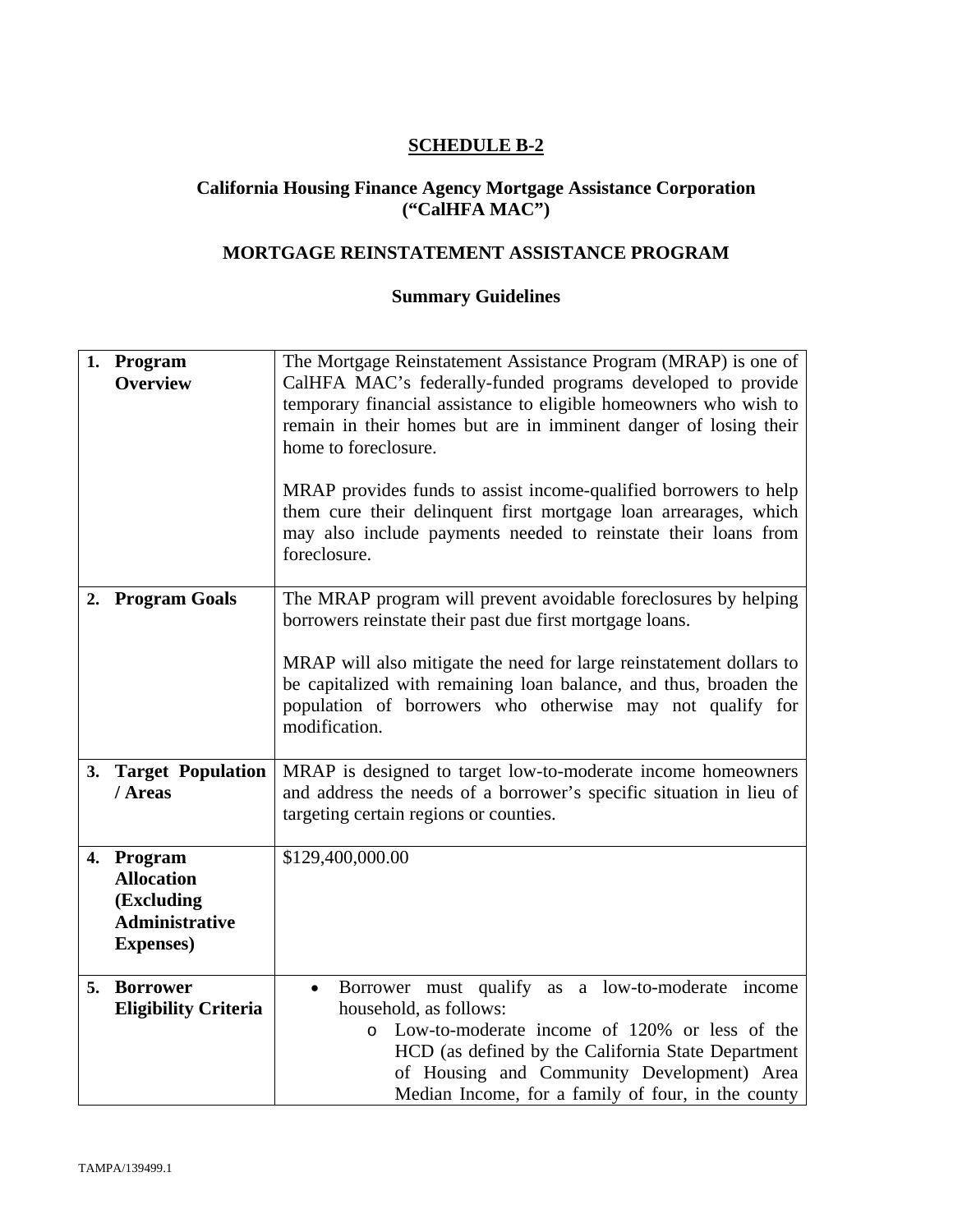|                             | where borrower resides.                                               |
|-----------------------------|-----------------------------------------------------------------------|
|                             | A loan financed in whole or in part by bonds that are<br>O            |
|                             | tax-exempt under IRC section 143, the borrower is                     |
|                             | presumed to satisfy income limits.                                    |
|                             | Borrower must complete and sign a Hardship Affidavit / 3rd            |
|                             | Party Authorization documenting the reason for the hardship.          |
|                             | Borrowers who have recently encountered a financial                   |
|                             | hardship due to their military service.                               |
|                             | Borrower has adequate income to sustain modified mortgage<br>٠        |
|                             | payments per lender guidelines.                                       |
|                             | Borrower must agree to provide all necessary documentation<br>٠       |
|                             | to satisfy program guidelines established by CalHFA MAC.              |
|                             | Mortgage loan is delinquent or at risk of imminent default as         |
|                             | substantiated by borrower's hardship documentation. Loans             |
|                             | in foreclosure are eligible.                                          |
|                             | General program eligibility is determined by CalHFA MAC,              |
|                             | the housing counselor or servicer based on information                |
|                             | received from the borrower. Program-specific eligibility is           |
|                             | determined by CalHFA MAC on a first-come/first-approved               |
|                             | basis until program funds and funding reserves have been              |
|                             | exhausted. Loan servicer will implement the HHF program               |
|                             | based on participation agreement terms and conditions.                |
|                             | Funding allocation will be tracked, monitored and performed           |
|                             | by CalHFA MAC in a centralized processing operation.                  |
|                             |                                                                       |
| 6. Property / Loan          | Property is encumbered by a first lien mortgage loan that             |
| <b>Eligibility Criteria</b> | was originated on or before January 1, 2009.                          |
|                             | Current unpaid principal balance (UPB) of the first lien<br>$\bullet$ |
|                             | mortgage loan is not greater than \$729,750 (GSE conforming           |
|                             | limit for a one-unit property).                                       |
|                             | The property securing the mortgage loan must not be                   |
|                             | abandoned, vacant or condemned.                                       |
|                             | The applicant must own and occupy the single family, 1-4              |
|                             | unit home (an attached or detached house or a condominium             |
|                             | unit) located in California and it must be their primary              |
|                             | residence.                                                            |
|                             |                                                                       |
| 7. Program                  | Borrower owns other real property.                                    |
| <b>Exclusions</b>           | Borrower's "hardship" is a result of voluntary resignation of         |
|                             | employment.                                                           |
|                             | Borrower consummated a "cash-out" refinance of the subject<br>٠       |
|                             | first lien mortgage property.                                         |
|                             | Refinancing for the sole purpose of obtaining a new<br>$\circ$        |
|                             | interest rate and loan term is permissible.                           |
|                             | Costs associated with the first mortgage refinance<br>$\circ$         |
|                             | may be financed in the new loan.                                      |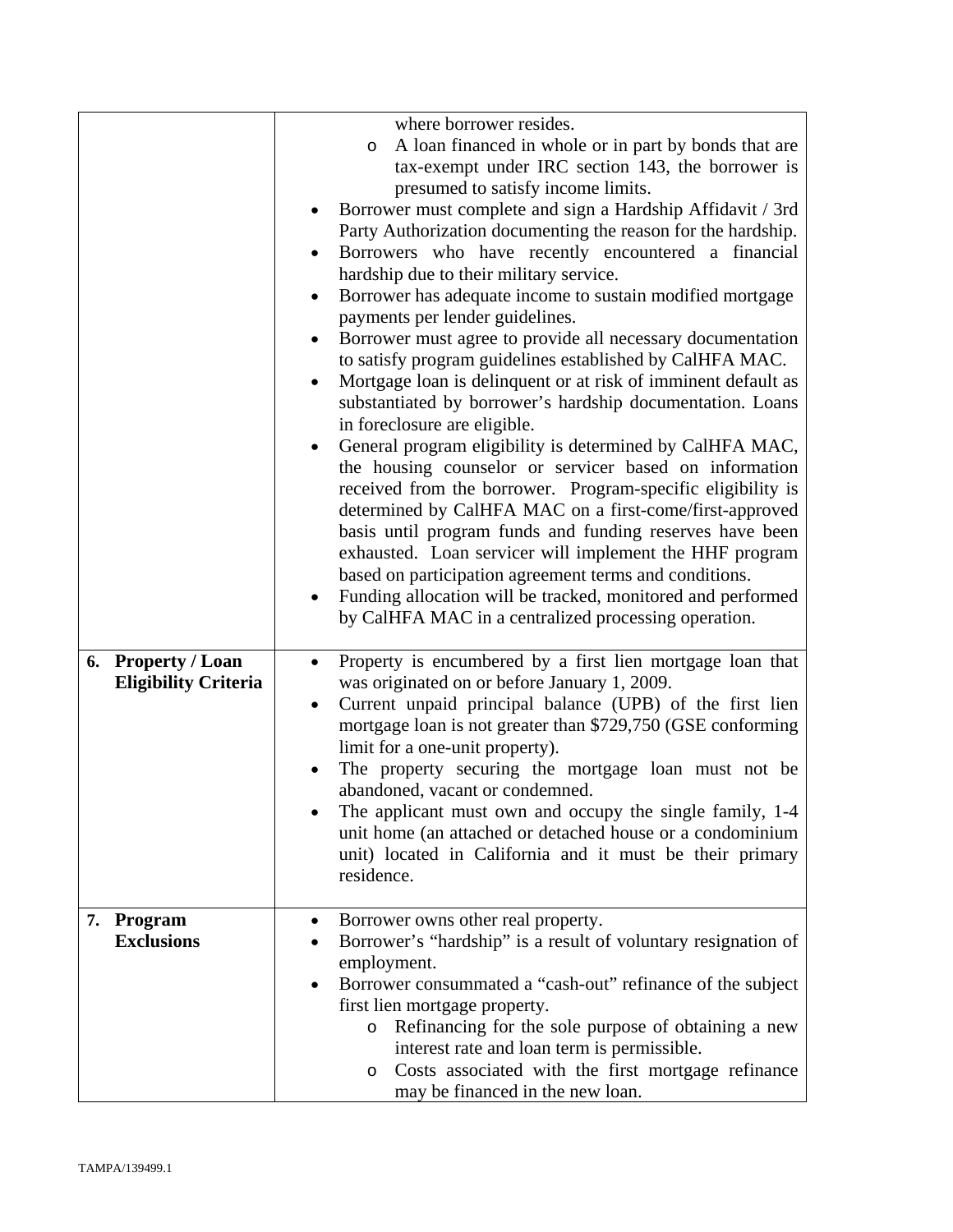|    |                                           | Junior liens used to purchase the subject property<br>$\circ$<br>first mortgage property are not excluded from<br>eligibility.<br>Stand-alone second liens including home equity lines of<br>credit are considered "cash-out." Borrowers with junior<br>liens that meet this description are not eligible for program<br>assistance.<br>Loan is less than two $(2)$ payments delinquent as of the date<br>$\bullet$<br>of request for assistance.<br>Borrower in an "active" bankruptcy is ineligible for program<br>assistance consideration. Borrowers who have previously<br>filed bankruptcy are eligible for consideration with proof of<br>court order of "Dismissal" or "Discharge."                                                                                                                                                                                                                                                                                                                                                                                                                                                 |
|----|-------------------------------------------|---------------------------------------------------------------------------------------------------------------------------------------------------------------------------------------------------------------------------------------------------------------------------------------------------------------------------------------------------------------------------------------------------------------------------------------------------------------------------------------------------------------------------------------------------------------------------------------------------------------------------------------------------------------------------------------------------------------------------------------------------------------------------------------------------------------------------------------------------------------------------------------------------------------------------------------------------------------------------------------------------------------------------------------------------------------------------------------------------------------------------------------------|
|    | 8. Structure of<br><b>Assistance</b>      | In the event that CalHFA MAC receives less than 100% match by<br>the lender/servicer, CalHFA MAC will structure the assistance as a<br>non-recourse, non-interest bearing subordinate loan in favor of the<br>Eligible Entity (CalHFA MAC) secured by a junior lien recorded<br>against the property in the amount of the HHF assistance. At the<br>conclusion of (3) three years, the subordinate loan will be forgiven<br>and released. Loan funds will only be repaid to Eligible Entity<br>(CalHFA MAC) in the event of a sale or refinance with sufficient<br>net equity proceeds prior to forgiveness. Recovered funds will be<br>recycled in order to provide additional program assistance until<br>December 31, 2017, at which time any recovered funds will be<br>returned to Treasury.<br>If the lender/servicer matches the assistance in an amount equal to or<br>greater than 100% of the HHF Program assistance provided to the<br>borrower, then the assistance is not required to be structured as a<br>loan to the borrower.<br>After December 31, 2017, any remaining or returned funds will be<br>returned to Treasury. |
| 9. | <b>Per Household</b><br><b>Assistance</b> | Up to $$15,000$ per household (average funding of $$14,047.92$ ) for<br>PITI+escrowed A (principal, interest, tax, insurance and escrowed<br>homeowner's association dues) arrearages (and in all cases, subject<br>to the HHF Program maximum benefit cap of \$50,000 with respect<br>to monies previously received under other HHF Programs, if any).                                                                                                                                                                                                                                                                                                                                                                                                                                                                                                                                                                                                                                                                                                                                                                                     |
|    | 10. Duration of<br><b>Assistance</b>      | Available on a one-time only basis, per household.                                                                                                                                                                                                                                                                                                                                                                                                                                                                                                                                                                                                                                                                                                                                                                                                                                                                                                                                                                                                                                                                                          |
|    | 11. Estimated<br><b>Number of</b>         | Approximately 9,211. This figure is based on loans with unpaid<br>principal balances ranging from \$200,000 to \$400,000 with an                                                                                                                                                                                                                                                                                                                                                                                                                                                                                                                                                                                                                                                                                                                                                                                                                                                                                                                                                                                                            |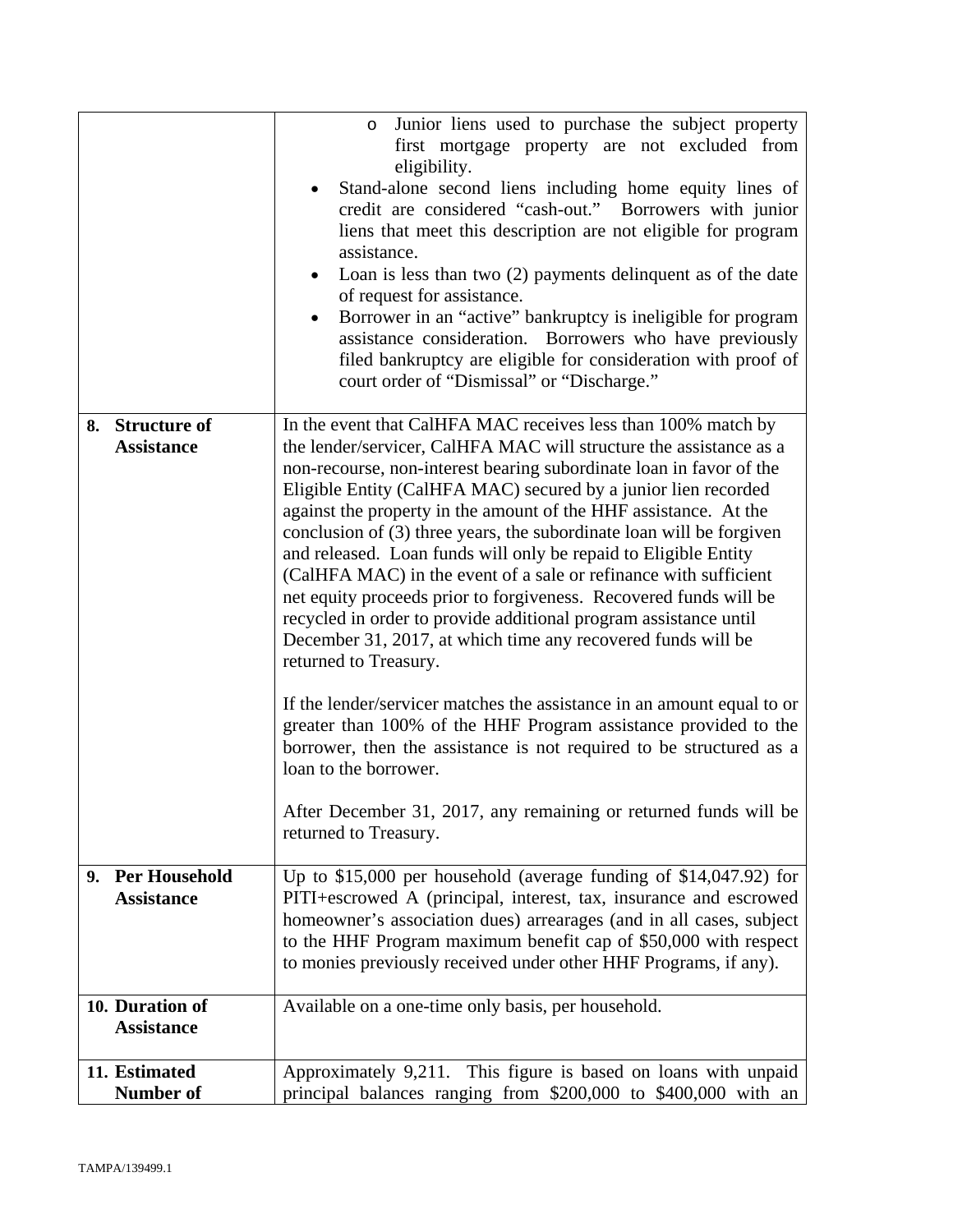| average funding of \$14,047.92.<br>Participating |                                                                         |
|--------------------------------------------------|-------------------------------------------------------------------------|
| <b>Households</b>                                |                                                                         |
|                                                  |                                                                         |
| 12. Program                                      | A pilot of MRAP will commence on or shortly after November 1,           |
| Inception /                                      | 2010. Statewide launch of MRAP is targeted to begin following           |
|                                                  |                                                                         |
| <b>Duration</b>                                  | January 1, 2011 and will last up to three (3) years or until funding is |
|                                                  | fully reserved.                                                         |
|                                                  |                                                                         |
| 13. Program                                      | MRAP will serve as a gateway to other loss mitigation programs          |
| <b>Interactions</b> with                         | including loan modification which may include principal reduction,      |
| <b>Other HFA</b>                                 | including other HHF Programs and the Principal Reduction                |
| <b>Programs</b>                                  | Program.                                                                |
|                                                  |                                                                         |
| 14. Program                                      | MRAP will serve as a gateway to HAMP which may include                  |
| <b>Interactions with</b>                         | principal reduction of borrower's mortgage.                             |
|                                                  |                                                                         |
| <b>HAMP</b>                                      |                                                                         |
|                                                  |                                                                         |
| 15. Program Leverage                             | The goal of the program is for the applicable servicer/lender to        |
| with Other                                       | match MRAP funds on a dollar-for-dollar basis. The matching             |
| <b>Financial</b>                                 | funds will be paid no later than at the time of CalHFA MAC              |
| <b>Resources</b>                                 | program funding.                                                        |
|                                                  |                                                                         |
|                                                  | CalHFA MAC will require that the servicer waive all accrued and         |
|                                                  | unpaid late charges and NSF fees for all payments funded with           |
|                                                  | <b>MRAP</b> benefits.                                                   |
|                                                  |                                                                         |
|                                                  |                                                                         |
| 16. Qualify as an                                | $\boxtimes$ No<br>$\Box$ Yes                                            |
| Unemployment                                     |                                                                         |
| Program                                          |                                                                         |
|                                                  |                                                                         |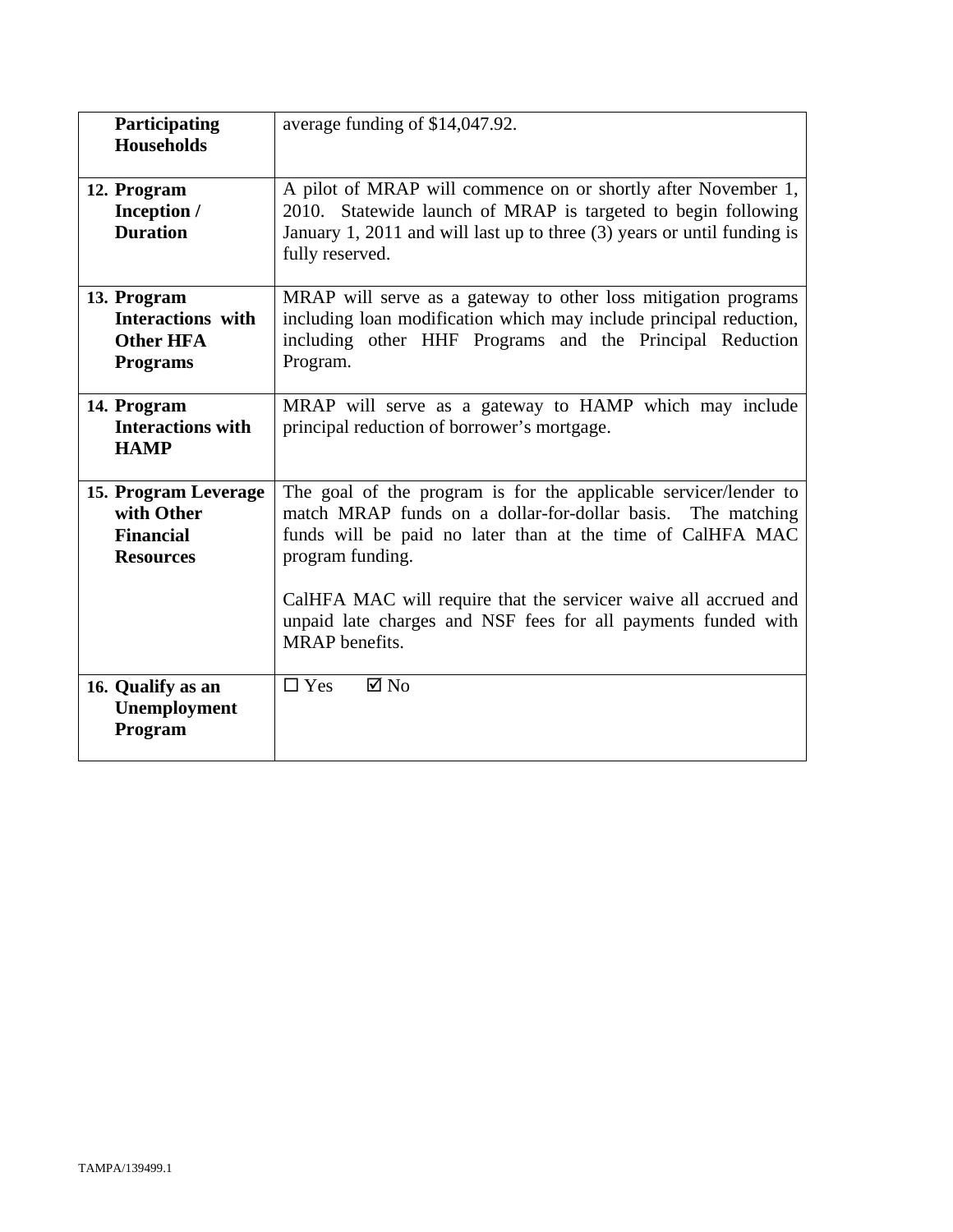#### **California Housing Finance Agency Mortgage Assistance Corporation ("CalHFA MAC")**

# **PRINCIPAL REDUCTION PROGRAM**

| 1. Program<br><b>Overview</b>                                                               | The Principal Reduction Program (PRP) is one of CalHFA MAC's<br>federally-funded programs developed with a goal to provide capital<br>on a dollar-for-dollar matching basis with participating lenders to<br>reduce over a three-year period the outstanding principal balances of<br>qualifying properties with negative equity.<br>PRP will provide monies to reduce the principal balance of the first<br>mortgage loan for the purpose of establishing an appropriate level of<br>debt for eligible borrowers with qualifying properties. |  |
|---------------------------------------------------------------------------------------------|-----------------------------------------------------------------------------------------------------------------------------------------------------------------------------------------------------------------------------------------------------------------------------------------------------------------------------------------------------------------------------------------------------------------------------------------------------------------------------------------------------------------------------------------------|--|
| 2. Program Goals                                                                            | The PRP program will, in cooperation with participating lenders,<br>leverage the HHF dollars by reducing the principal balances of<br>underwater mortgages and provide an incentive for qualifying<br>homeowners to remain in their homes during this period of steep<br>declines in value.<br>A reduction in principal through PRP can achieve desired income<br>ratios and affordability for a borrower on the existing mortgage loan<br>or can be used in conjunction with a loan modification.                                            |  |
| 3. Target Population<br>/ Areas                                                             | PRP is designed to target low-to-moderate income homeowners and<br>address the needs of a borrower's specific situation in lieu of<br>targeting certain regions or counties.                                                                                                                                                                                                                                                                                                                                                                  |  |
| 4. Program<br><b>Allocation</b><br>(Excluding<br><b>Administrative</b><br><b>Expenses</b> ) | \$790,488,123.52                                                                                                                                                                                                                                                                                                                                                                                                                                                                                                                              |  |
| 5. Borrower<br><b>Eligibility Criteria</b>                                                  | Borrower must qualify as a low-to-moderate income<br>$\bullet$<br>household, as follows:<br>Low-to-moderate income of 120% or less of the<br>$\circ$<br>HCD (as defined by the California State Department<br>of Housing and Community Development) Area                                                                                                                                                                                                                                                                                      |  |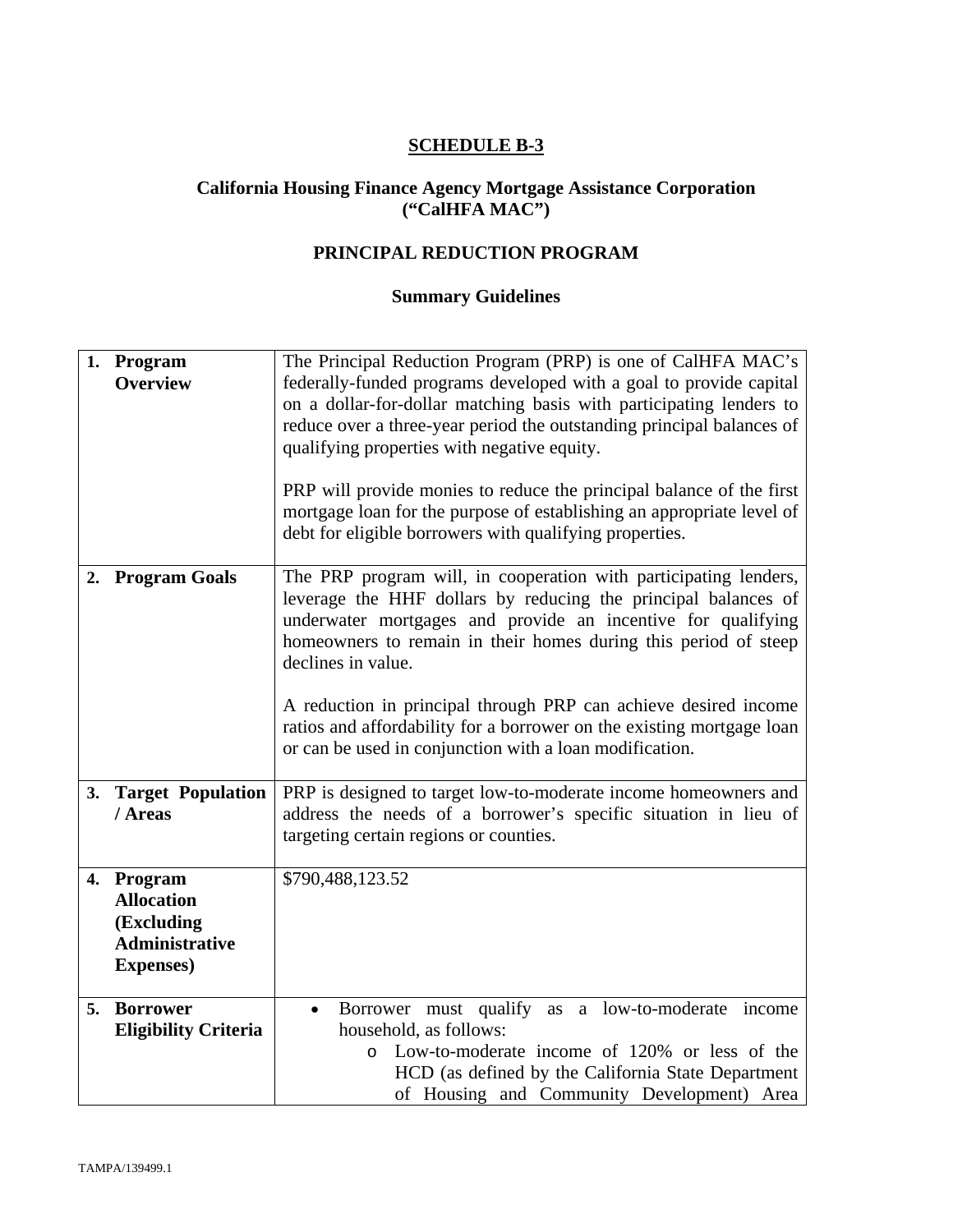|                             | Median Income, for a family of four, in the county<br>where borrower resides. |  |  |
|-----------------------------|-------------------------------------------------------------------------------|--|--|
|                             |                                                                               |  |  |
|                             | A loan financed in whole or in part by bonds that are<br>$\circ$              |  |  |
|                             | tax-exempt under IRC section 143, the borrower is                             |  |  |
|                             | presumed to satisfy income limits.                                            |  |  |
|                             | Borrower must complete and sign a Hardship Affidavit / 3rd                    |  |  |
|                             | Party Authorization documenting the reason for the hardship.                  |  |  |
|                             | Borrowers who have recently encountered a financial                           |  |  |
|                             | hardship due to their military service.                                       |  |  |
|                             | Borrower has adequate income to sustain modified mortgage<br>٠                |  |  |
|                             | payments per lender guidelines.                                               |  |  |
|                             | Borrower must agree to provide all necessary documentation                    |  |  |
|                             | to satisfy program guidelines established by CalHFA MAC.                      |  |  |
|                             | Mortgage loan is delinquent or at risk of imminent default as<br>$\bullet$    |  |  |
|                             |                                                                               |  |  |
|                             | substantiated by borrower's hardship documentation. Loans                     |  |  |
|                             | in foreclosure are eligible.                                                  |  |  |
|                             | General program eligibility is determined by CalHFA MAC,                      |  |  |
|                             | the housing counselor or servicer based on information                        |  |  |
|                             | received from the borrower. Program-specific eligibility is                   |  |  |
|                             | determined by CalHFA MAC on a first-come/first-approved                       |  |  |
|                             | basis until program funds and funding reserves have been                      |  |  |
|                             | exhausted. Loan servicer will implement the HHF program                       |  |  |
|                             | based on participation agreement terms and conditions.                        |  |  |
|                             | Funding allocation will be tracked, monitored and performed                   |  |  |
|                             | by CalHFA MAC in a centralized processing operation.                          |  |  |
|                             |                                                                               |  |  |
| 6. Property / Loan          | Property is encumbered by a first lien mortgage loan that<br>$\bullet$        |  |  |
| <b>Eligibility Criteria</b> | was originated on or before January 1, 2009.                                  |  |  |
|                             | Current unpaid principal balance (UPB) of the first lien<br>٠                 |  |  |
|                             | mortgage loan is not greater than \$729,750 (GSE conforming                   |  |  |
|                             | limit for a one-unit property).                                               |  |  |
|                             | The property securing the mortgage loan must not be                           |  |  |
|                             | abandoned, vacant or condemned.                                               |  |  |
|                             | The applicant must own and occupy the single family, 1-4<br>$\bullet$         |  |  |
|                             | unit home (an attached or detached house or a condominium                     |  |  |
|                             | unit) located in California and it must be their primary                      |  |  |
|                             | residence.                                                                    |  |  |
|                             |                                                                               |  |  |
|                             |                                                                               |  |  |
| 7. Program                  | Borrower owns other real property.<br>٠                                       |  |  |
| <b>Exclusions</b>           | Borrower's "hardship" is a result of voluntary resignation of                 |  |  |
|                             | employment.                                                                   |  |  |
|                             | Borrower fails to satisfy lender underwriting guidelines.<br>٠                |  |  |
|                             | LTV of 115% or less.                                                          |  |  |
|                             | Borrower consummated a "cash-out" refinance of the subject                    |  |  |
|                             | first lien mortgage property.                                                 |  |  |
|                             | Refinancing for the sole purpose of obtaining a new<br>O                      |  |  |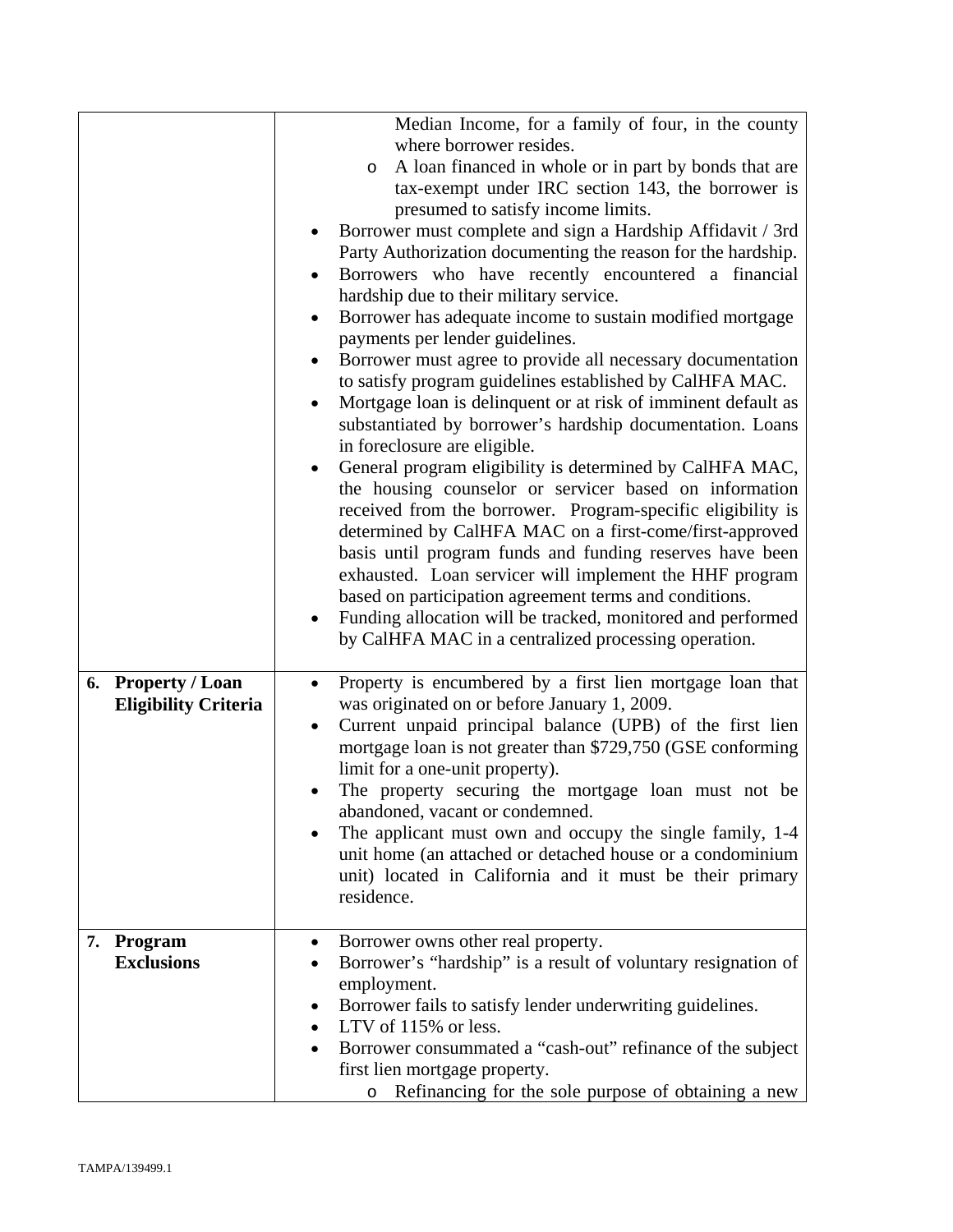|                                       |                                    | interest rate and loan term is permissible.<br>Costs associated with the first mortgage refinance<br>$\circ$<br>may be financed in the new loan.<br>Junior liens used to purchase the subject property<br>$\circ$<br>first mortgage property are not excluded from<br>eligibility.<br>Stand-alone second liens including home equity lines of<br>credit are considered "cash-out." Borrowers with junior<br>liens that meet this description are not eligible for program<br>assistance.<br>Borrower in an "active" bankruptcy is ineligible for program<br>assistance consideration. Borrowers who have previously<br>filed bankruptcy are eligible for consideration with proof of<br>court order of "Dismissal" or "Discharge."                                                                                                                                                                                                                                                                                                                                                                                                          |  |
|---------------------------------------|------------------------------------|---------------------------------------------------------------------------------------------------------------------------------------------------------------------------------------------------------------------------------------------------------------------------------------------------------------------------------------------------------------------------------------------------------------------------------------------------------------------------------------------------------------------------------------------------------------------------------------------------------------------------------------------------------------------------------------------------------------------------------------------------------------------------------------------------------------------------------------------------------------------------------------------------------------------------------------------------------------------------------------------------------------------------------------------------------------------------------------------------------------------------------------------|--|
| 8. Structure of<br><b>Assistance</b>  |                                    | In the event that CalHFA MAC receives less than 100% match by<br>the lender/servicer, CalHFA MAC will structure the assistance as a<br>non-recourse, non-interest bearing subordinate loan in favor of the<br>Eligible Entity (CalHFA MAC) secured by a junior lien recorded<br>against the property in the amount of the HHF assistance. At the<br>conclusion of (3) three years, the subordinate loan will be forgiven<br>and released. Loan funds will only be repaid to Eligible Entity<br>(CalHFA MAC) in the event of a sale or refinance with sufficient<br>net equity proceeds prior to forgiveness. Recovered funds will be<br>recycled in order to provide additional program assistance until<br>December 31, 2017, at which time any recovered funds will be<br>returned to Treasury.<br>If the lender/servicer matches the assistance in an amount equal to or<br>greater than 100% of the HHF Program assistance provided to the<br>borrower, then the assistance is not required to be structured as a<br>loan to the borrower.<br>After December 31, 2017, any remaining or returned funds will be<br>returned to Treasury. |  |
| 9. Per Household<br><b>Assistance</b> |                                    | Up to $$50,000$ per household (average funding of $$31,449.58$ ), less<br>program monies previously received under other HHF Programs.                                                                                                                                                                                                                                                                                                                                                                                                                                                                                                                                                                                                                                                                                                                                                                                                                                                                                                                                                                                                      |  |
| 10. Duration of<br><b>Assistance</b>  |                                    | Available on a one-time only basis, per household.                                                                                                                                                                                                                                                                                                                                                                                                                                                                                                                                                                                                                                                                                                                                                                                                                                                                                                                                                                                                                                                                                          |  |
| 11. Estimated<br><b>Number of</b>     | Participating<br><b>Households</b> | Approximately 25,135. This figure is based on loans with unpaid<br>principal balances ranging from \$200,000 to \$400,000 with an<br>average funding of \$31,449.58.                                                                                                                                                                                                                                                                                                                                                                                                                                                                                                                                                                                                                                                                                                                                                                                                                                                                                                                                                                        |  |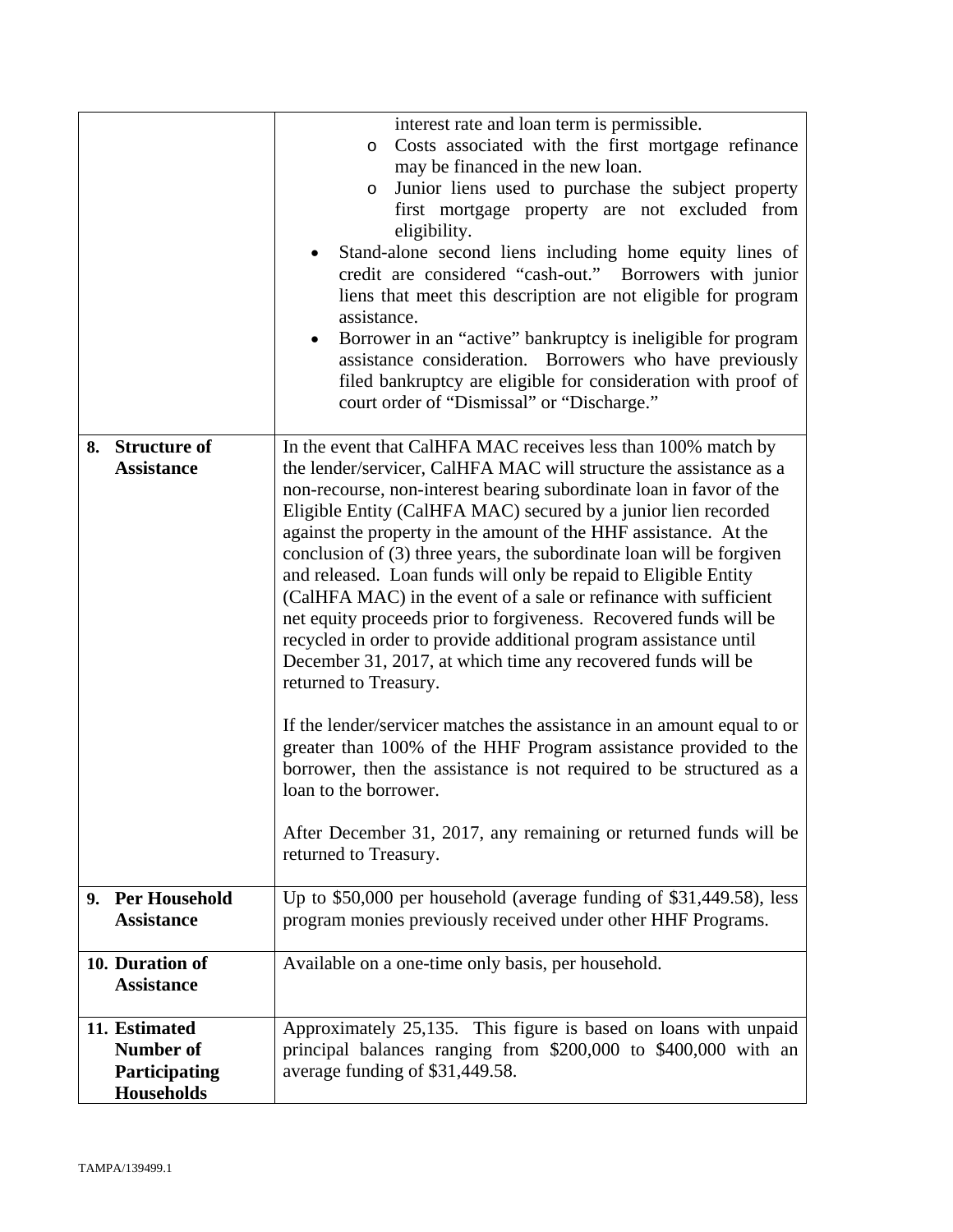| 12. Program<br>Inception /<br><b>Duration</b>                                  | A pilot of PRP will commence on or shortly after November 1,<br>Statewide launch of PRP is targeted to begin following<br>2010.<br>January 1, 2011 and will last up to three (3) years or until funding is<br>fully reserved.                                                                                                                                                                                                       |  |
|--------------------------------------------------------------------------------|-------------------------------------------------------------------------------------------------------------------------------------------------------------------------------------------------------------------------------------------------------------------------------------------------------------------------------------------------------------------------------------------------------------------------------------|--|
| 13. Program<br><b>Interactions</b> with<br><b>Other HFA</b><br><b>Programs</b> | PRP may be used in conjunction with MRAP<br>aimed at<br>reinstatement.                                                                                                                                                                                                                                                                                                                                                              |  |
| 14. Program<br><b>Interactions with</b><br><b>HAMP</b>                         | PRP may work in conjunction with a standard HAMP modification<br>to help eligible borrowers achieve desired income ratios and<br>affordability. PRP may not be combined or used in conjunction<br>with the HAMP Principal Reduction Alternative (PRA).<br><b>PRP</b><br>layering with HAMP PRA is strictly prohibited. PRP funds are not<br>eligible in any combination to qualify for HAMP PRA investor<br>incentive compensation. |  |
| 15. Program Leverage<br>with Other<br><b>Financial</b><br><b>Resources</b>     | The goal of the program is for the applicable servicer/lender to<br>match PRP funds on a dollar-for-dollar basis. The servicer/lender's<br>matching funds will be paid no later than at the time of CalHFA<br>MAC program funding.<br>CalHFA MAC will require that the servicer waive all accrued and<br>unpaid late charges and NSF fees at the time the modification<br>agreement is completed                                    |  |
| 16. Qualify as an<br>Unemployment<br>Program                                   | $\Box$ Yes<br>$\boxtimes$ No                                                                                                                                                                                                                                                                                                                                                                                                        |  |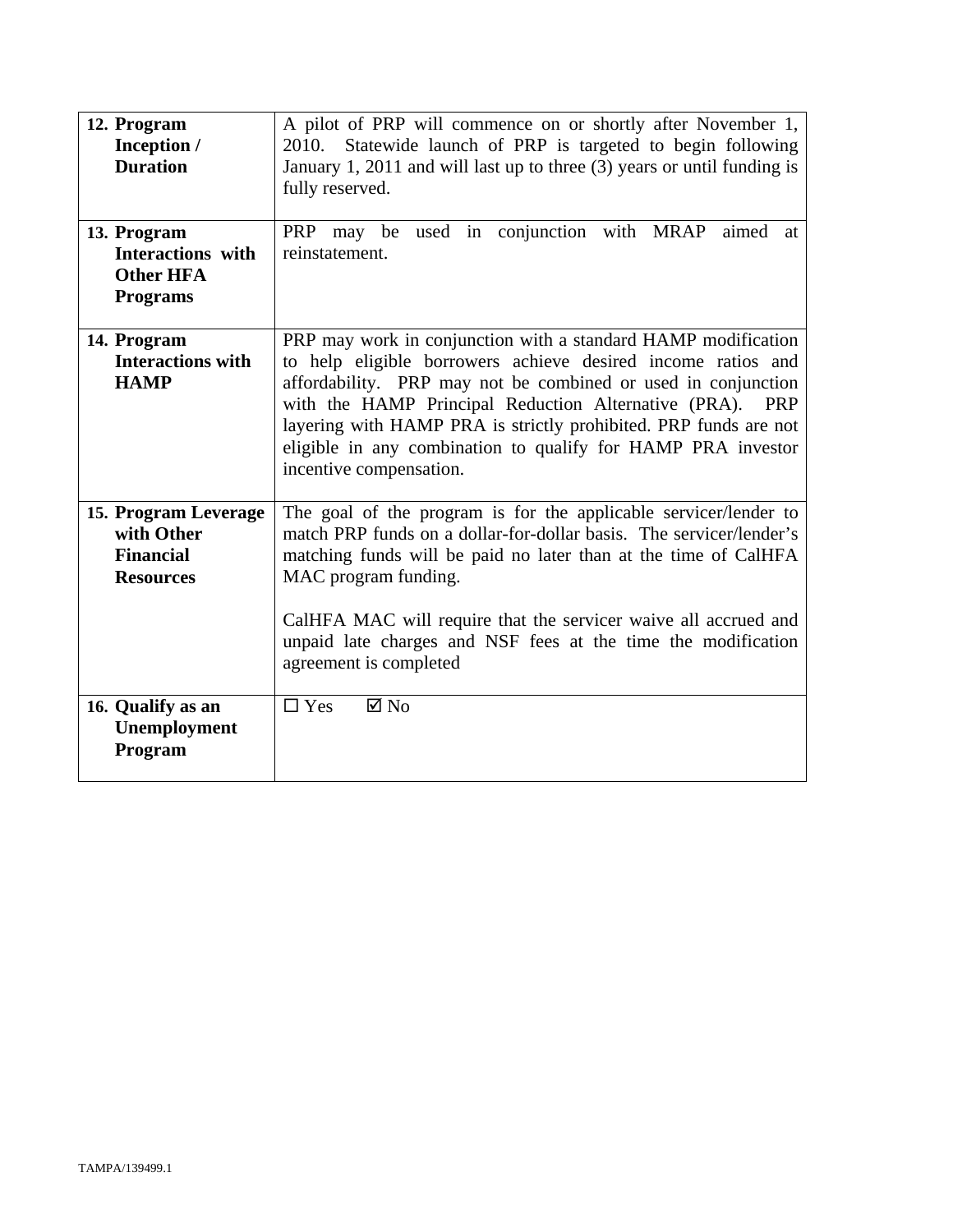#### **California Housing Finance Agency Mortgage Assistance Corporation ("CalHFA MAC")**

# **THE TRANSITION ASSISTANCE PROGRAM**

|    | 1. Program<br><b>Overview</b>                                                               | The Transition Assistance Program (TAP) is one of CalHFA MAC's<br>federally-funded<br>programs developed to provide<br>eligible<br>homeowners with transition assistance when it is determined that<br>they can no longer afford their home.<br>TAP will be used in conjunction with short sale and deed-in-lieu<br>programs to help borrowers make a smooth transition to housing.<br>Borrowers will be required to occupy and maintain the property<br>until the home is sold or returned to the lender as negotiated.                |  |
|----|---------------------------------------------------------------------------------------------|-----------------------------------------------------------------------------------------------------------------------------------------------------------------------------------------------------------------------------------------------------------------------------------------------------------------------------------------------------------------------------------------------------------------------------------------------------------------------------------------------------------------------------------------|--|
|    |                                                                                             | Program funds would be available on a one-time only basis up to<br>\$5,000 per household and can be used or layered with other CalHFA<br>MAC HHF Programs. No funds will go directly to the borrower.<br>All funds will be sent to the Servicer subject to Servicer/Investor<br>approval of short sale or deed-in-lieu of foreclosure.<br>Funds are<br>intended to help the borrower secure new housing (e.g., rent,<br>moving expenses, and security deposits) and will be available for<br>transition assistance counseling services. |  |
| 2. | <b>Program Goals</b>                                                                        | CalHFA MAC envisions that these monies would be used to<br>complement other federal or lender programs designed specifically<br>to stabilize communities by providing assistance to borrowers who<br>have suffered a financial hardship and as a result are no longer<br>financially able to afford their mortgage payments.                                                                                                                                                                                                            |  |
| 3. | <b>Target Population</b><br>/ Areas                                                         | TAP is designed to target low-to-moderate income homeowners and<br>address the needs of a borrower's specific situation in lieu of<br>targeting certain regions or counties.                                                                                                                                                                                                                                                                                                                                                            |  |
|    | 4. Program<br><b>Allocation</b><br>(Excluding<br><b>Administrative</b><br><b>Expenses</b> ) | \$32,300,000.00                                                                                                                                                                                                                                                                                                                                                                                                                                                                                                                         |  |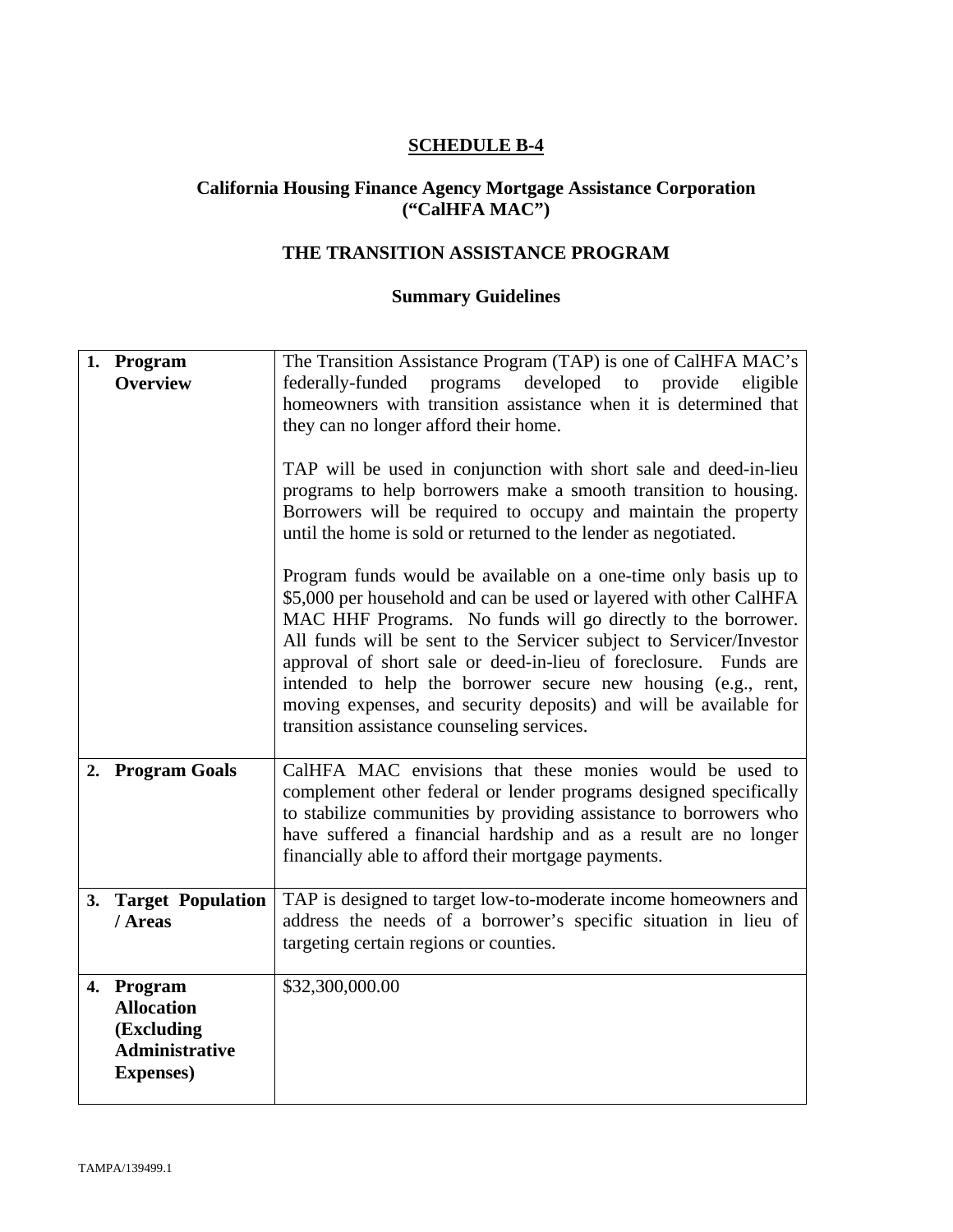| 5. Borrower<br><b>Eligibility Criteria</b>        | Borrower must qualify as a low-to-moderate income<br>household, as follows:<br>o Low-to-moderate income of 120% or less of the<br>HCD (as defined by the California State Department<br>of Housing and Community Development) Area<br>Median Income, for a family of four, in the county<br>where borrower resides.<br>A loan financed in whole or in part by bonds that are<br>O<br>tax-exempt under IRC section 143, the borrower is<br>presumed to satisfy income limits.<br>Borrower must complete and sign a Hardship Affidavit / 3rd<br>Party Authorization documenting the reason for the hardship.<br>Borrowers who have recently encountered a financial<br>٠<br>hardship due to their military service.<br>Borrower must agree to provide all necessary documentation<br>$\bullet$ |
|---------------------------------------------------|----------------------------------------------------------------------------------------------------------------------------------------------------------------------------------------------------------------------------------------------------------------------------------------------------------------------------------------------------------------------------------------------------------------------------------------------------------------------------------------------------------------------------------------------------------------------------------------------------------------------------------------------------------------------------------------------------------------------------------------------------------------------------------------------|
|                                                   | to satisfy program guidelines established by CalHFA MAC.<br>Mortgage loan is delinquent or at risk of imminent default as<br>substantiated by borrower's hardship documentation. Loans<br>in foreclosure are eligible.<br>General program eligibility is determined by CalHFA MAC,<br>the housing counselor or servicer based on information<br>received from the borrower. Program-specific eligibility is<br>determined by CalHFA MAC on a first-come/first-approved<br>basis until program funds and funding reserves have been<br>exhausted. Loan servicer will implement the HHF program<br>based on participation agreement terms and conditions.<br>Funding allocation will be tracked, monitored and performed<br>by CalHFA MAC in a centralized processing operation.               |
| 6. Property / Loan<br><b>Eligibility Criteria</b> | Property is encumbered by a first lien mortgage loan that<br>was originated on or before January 1, 2009.<br>Current unpaid principal balance (UPB) of the first lien<br>٠<br>mortgage loan is not greater than \$729,750 (GSE conforming<br>limit for a one-unit property).<br>The property securing the mortgage loan must not be<br>abandoned, vacant or condemned.<br>The applicant must own and occupy the single family, 1-4<br>unit home (an attached or detached house or a condominium<br>unit) located in California and it must be their primary<br>residence.                                                                                                                                                                                                                    |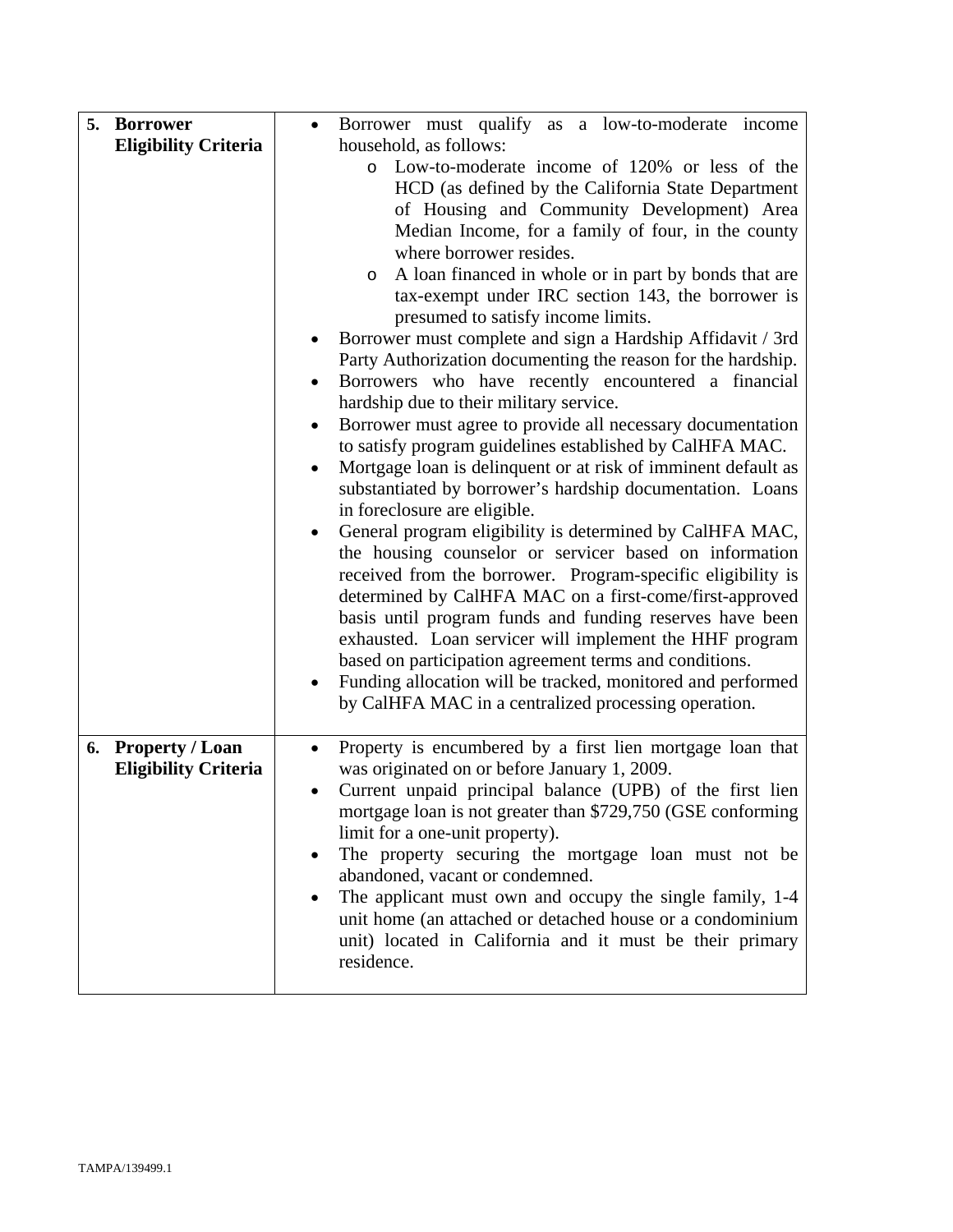| 7. Program                              | Borrower owns other real property.<br>$\bullet$                                                                                            |  |  |
|-----------------------------------------|--------------------------------------------------------------------------------------------------------------------------------------------|--|--|
| <b>Exclusions</b>                       | Borrower consummated a "cash-out" refinance of the subject                                                                                 |  |  |
|                                         | first lien mortgage property.<br>Refinancing for the sole purpose of obtaining a new<br>$\circ$                                            |  |  |
|                                         | interest rate and loan term is permissible.                                                                                                |  |  |
|                                         | Costs associated with the first mortgage refinance<br>$\circ$                                                                              |  |  |
|                                         | may be financed in the new loan.                                                                                                           |  |  |
|                                         | Junior liens used to purchase the subject property<br>$\circ$                                                                              |  |  |
|                                         | first mortgage property are not excluded from                                                                                              |  |  |
|                                         | eligibility.                                                                                                                               |  |  |
|                                         | Stand-alone second liens including home equity lines of                                                                                    |  |  |
|                                         | credit are considered "cash-out." Borrowers with junior                                                                                    |  |  |
|                                         | liens that meet this description are not eligible for program<br>assistance.                                                               |  |  |
|                                         | Borrower in an "active" bankruptcy is ineligible for program<br>$\bullet$                                                                  |  |  |
|                                         | assistance consideration. Borrowers who have previously                                                                                    |  |  |
|                                         | filed bankruptcy are eligible for consideration with proof of                                                                              |  |  |
|                                         | court order of "Dismissal" or "Discharge."                                                                                                 |  |  |
|                                         |                                                                                                                                            |  |  |
| 8. Structure of<br><b>Assistance</b>    | TAP assistance will not be structured as a loan. After December 31,<br>2017, any remaining or returned funds will be returned to Treasury. |  |  |
|                                         |                                                                                                                                            |  |  |
| 9. Per Household                        | Up to $$5,000$ per household (average funding of $$5,000.00$ ).                                                                            |  |  |
| <b>Assistance</b>                       |                                                                                                                                            |  |  |
|                                         |                                                                                                                                            |  |  |
| 10. Duration of<br><b>Assistance</b>    | Available on a one-time only basis, per household.                                                                                         |  |  |
|                                         |                                                                                                                                            |  |  |
| 11. Estimated                           | Approximately 6,460. This figure is based on loans with unpaid                                                                             |  |  |
| <b>Number of</b>                        | principal balances ranging from \$200,000 to \$400,000 with an                                                                             |  |  |
| Participating                           | average funding of \$5,000.00.                                                                                                             |  |  |
| <b>Households</b>                       |                                                                                                                                            |  |  |
| 12. Program                             | A pilot of TAP will commence on or shortly after November 1,                                                                               |  |  |
| Inception /<br><b>Duration</b>          | Statewide launch of TAP is targeted to begin following<br>2010.                                                                            |  |  |
|                                         | January 1, 2011 and will last up to three (3) years or until funding is<br>fully reserved.                                                 |  |  |
|                                         |                                                                                                                                            |  |  |
| 13. Program Leverage                    | TAP benefits may be available to the borrower even if UMA,                                                                                 |  |  |
| with Other HFA                          | MRAP and/or PRP benefits have been utilized, subject to the HHF                                                                            |  |  |
| <b>Programs</b>                         | Program maximum benefit cap of \$50,000.                                                                                                   |  |  |
|                                         |                                                                                                                                            |  |  |
| 14. Program<br><b>Interactions with</b> | TAP complements HAMP and HAFA. The funds will leverage<br>monies being made available through HAFA. Servicer is required to                |  |  |
| <b>HAMP</b>                             | follow HAFA guidelines for allowable costs. In cases where the                                                                             |  |  |
|                                         | Servicer has approved the borrower for a HAFA transaction, TAP                                                                             |  |  |
|                                         | dollars will be limited to $$2,000$ in order to maintain the $$5,000$                                                                      |  |  |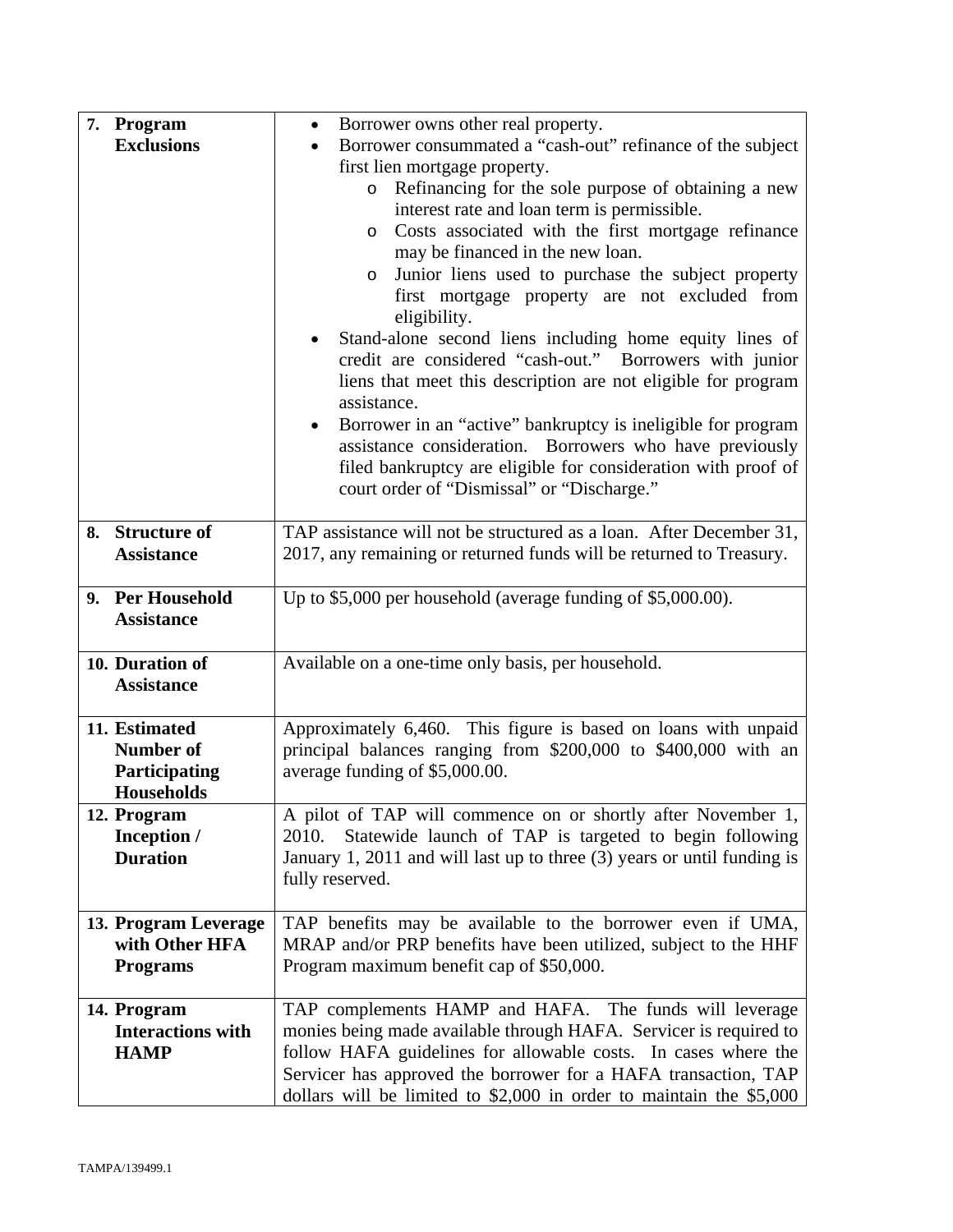|                                                                            | HHF Program maximum per household. |  |
|----------------------------------------------------------------------------|------------------------------------|--|
| 15. Program Leverage<br>with Other<br><b>Financial</b><br><b>Resources</b> | None.                              |  |
| 16. Qualify as an<br>Unemployment<br>Program                               | $\boxtimes$ No<br>$\Box$ Yes       |  |